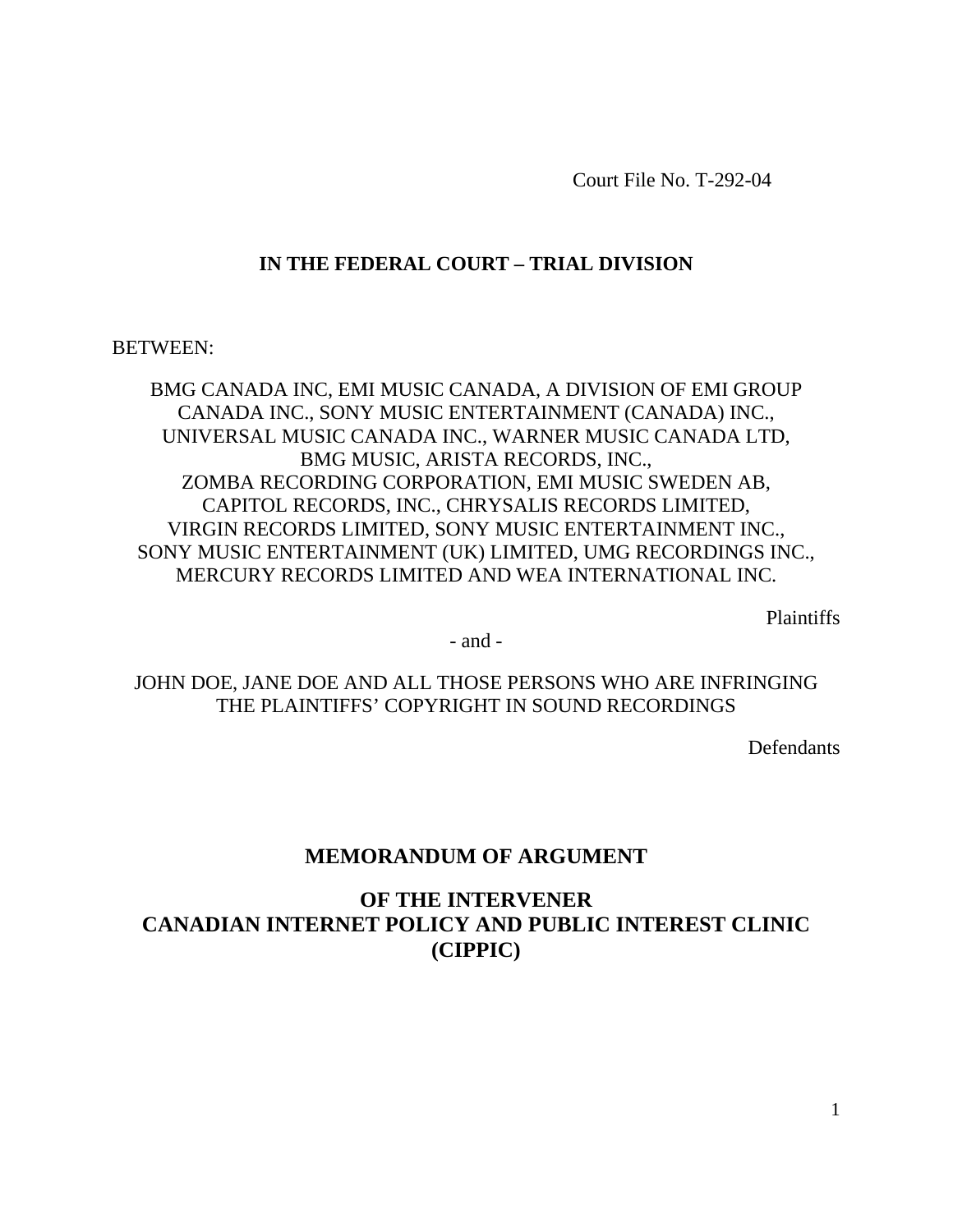# **TABLE OF CONTENTS**

| A.                                                                                               |
|--------------------------------------------------------------------------------------------------|
| Fundamental privacy values are at stake in this case and demand a high threshold test 5          |
|                                                                                                  |
| <b>B.</b>                                                                                        |
| Injunction jurisprudence provides useful direction to the Court in this case 8                   |
| Injunction jurisprudence supports a regard for Charter rights in this case  11                   |
|                                                                                                  |
| The Plaintiffs have failed to establish any case of copyright infringement  14<br>$\mathbf{C}$ . |
| The unnamed Defendants have not engaged in any form of distribution 17                           |
| There is no "making available" right of copyright holders in Canadian law 19                     |
|                                                                                                  |
| The Court cannot provide rights and remedies that do not exist in the Copyright Act  21          |
|                                                                                                  |
|                                                                                                  |
|                                                                                                  |
|                                                                                                  |
|                                                                                                  |
|                                                                                                  |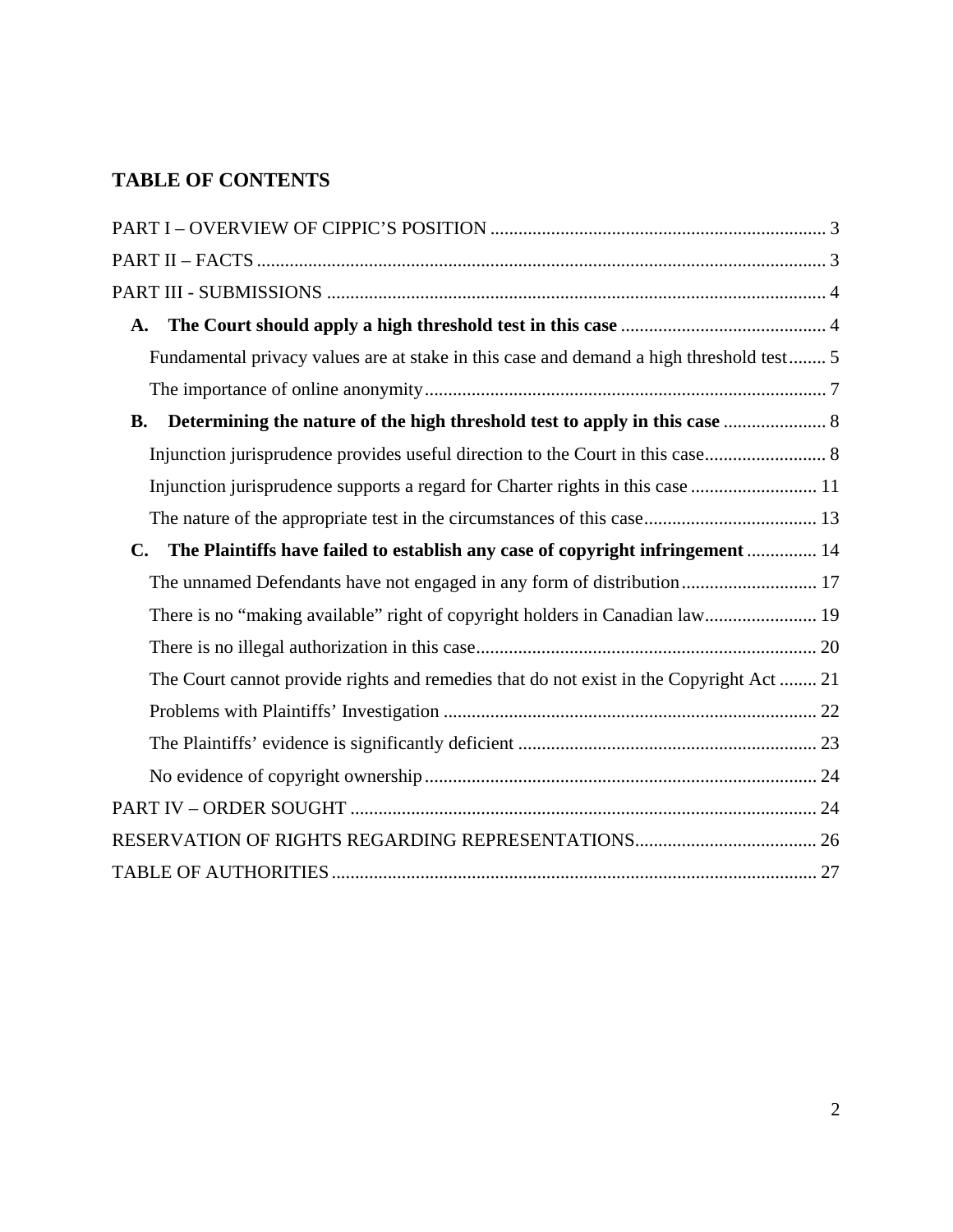# <span id="page-2-0"></span>**PART I – OVERVIEW OF CIPPIC'S POSITION**

- 1. This case involves the balancing of privacy rights of individuals against the need for disclosure by plaintiffs wishing to pursue civil actions. The Court must determine the nature of the test to be applied to requests for disclosure of defendant contact information in the context of civil suits, and must then determine whether the Plaintiffs in this case have met that test.
- 2. CIPPIC submits that a high threshold test is appropriate in the circumstances of this case, as well as other cases involving allegations of civil wrongdoing against anonymous participants on the Internet. CIPPIC further submits that the Plaintiffs have not made out any case of copyright infringement on the facts or on the law and that the Plaintiffs' motion should be dismissed.

# **PART II – FACTS**

- 3. The Plaintiffs filed a Statement of Claim against 29 unnamed defendants on February 10, 2004, seeking remedies for copyright infringement. On the same date, the Plaintiffs filed a Notice of Motion pursuant to Rule 233 of the *Federal Court Rules, 1998,* seeking production of information about the unnamed defendants from non-party Internet service providers (ISPs).
- 4. The Plaintiffs and a number of the non-party ISP respondents to the motion have filed affidavit evidence. Although cross-examinations have taken place on some of these affidavits, not all transcripts were available to CIPPIC at the time of preparing and filing these Written Representations.
- 5. CIPPIC was granted leave to intervene in this proceeding by Order of this court dated March 1, 2004.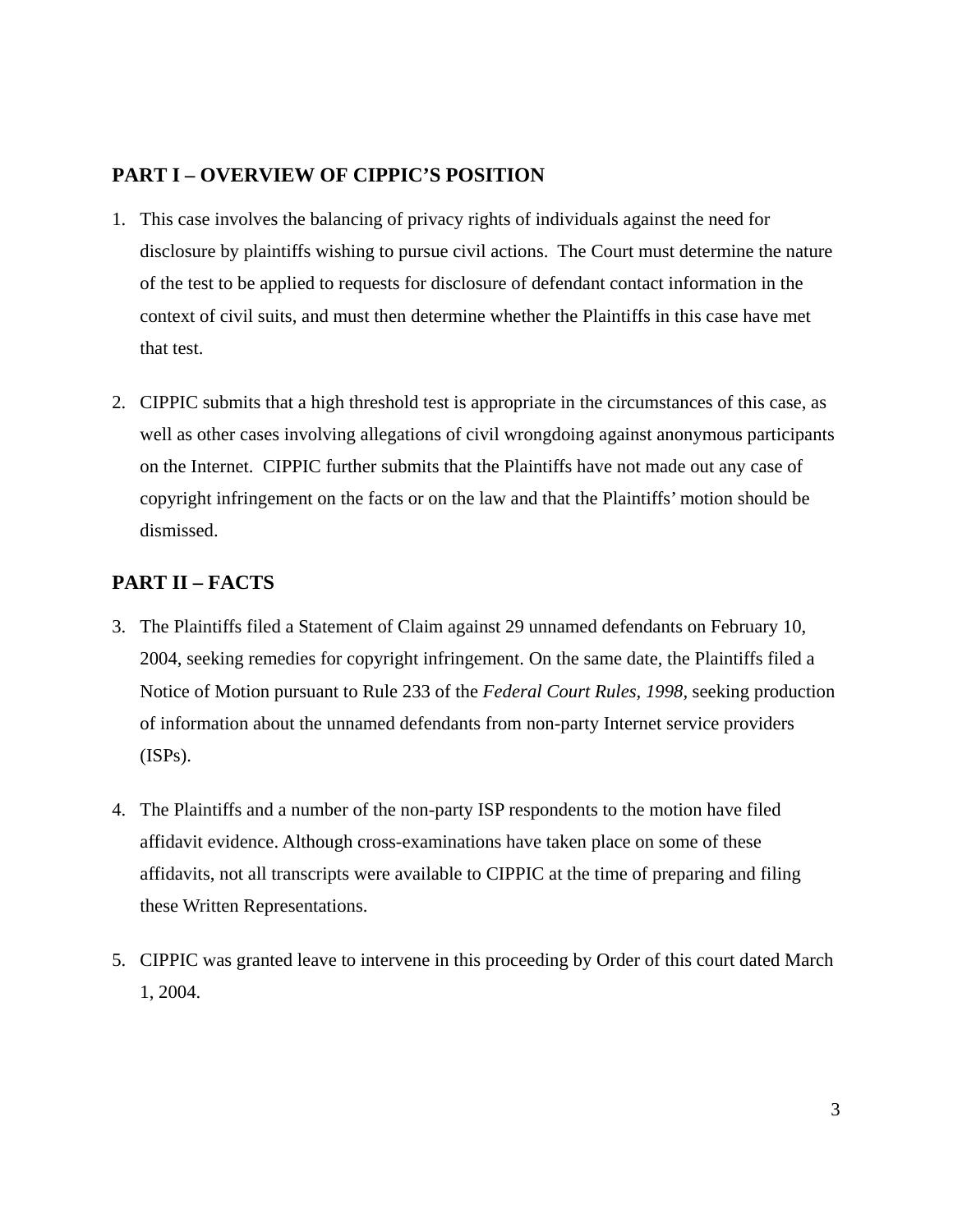### <span id="page-3-0"></span>**PART III - SUBMISSIONS**

### **A. The Court should apply a high threshold test in this case**

6. Rule 233 of the *Federal Court Rules, 1998* grants the Court a discretionary power to order production of a document from a non-party, provided the document is relevant and could be compelled at trial. Although this threshold appears to be low, the order is discretionary and courts in similar circumstances have considered other relevant factors in deciding whether to order production, including privacy of non-parties.

*See e.g., Royal Bank of Scotland v. Golden Trinity (The)*, [2001] F.C.J. No. 1230 (QL) (F.C.T.D.) at para. 18 [*Royal Bank of Scotland*]. *TAB 1.*

7. The *Kibale v. Canada* case cited at paragraph 13 of the Plaintiffs' Written Representations is factually distinguishable from the present case and contains almost no analysis. *Kibale v. Canada* is an example of a straightforward application of Rule 233 in a case where the defendant was not only a named party to the action but also participated in the Rule 233 hearing. Further, the non-party in that action took no position on the plaintiff's motion. In the unprecedented circumstances of the present case, *Kibale v. Canada* has no application and provides no guidance to the Court in exercising its discretion.

*Kibale v. Canada,* [1991] F.C.J. No. 634 (QL) (F.C.T.D.). *PLAINTIFFS' MOTION RECORDS TAB 6.*

8. In *Irwin Toy v. Doe*, the Ontario Superior Court of Justice granted the plaintiff discovery of a non-party ISP in a defamation case where the plaintiff sought to identify an unnamed defendant. As discussed in paragraph 18 of these Written Representations, the court in *Irwin Toy v. Doe* correctly identified and discussed a number of important public policy issues in its reasoning. The court concluded that the test to be applied was whether the plaintiff had shown a *prima facie* case of defamation.

*Irwin Toy Ltd. v. Doe* [2000] O.J. No. 3318 (QL) (Ont. S.C.J.) at para. 12 and 18 [*Irwin Toy*]. *PLAINTIFFS' MOTION RECORDS TAB 7.*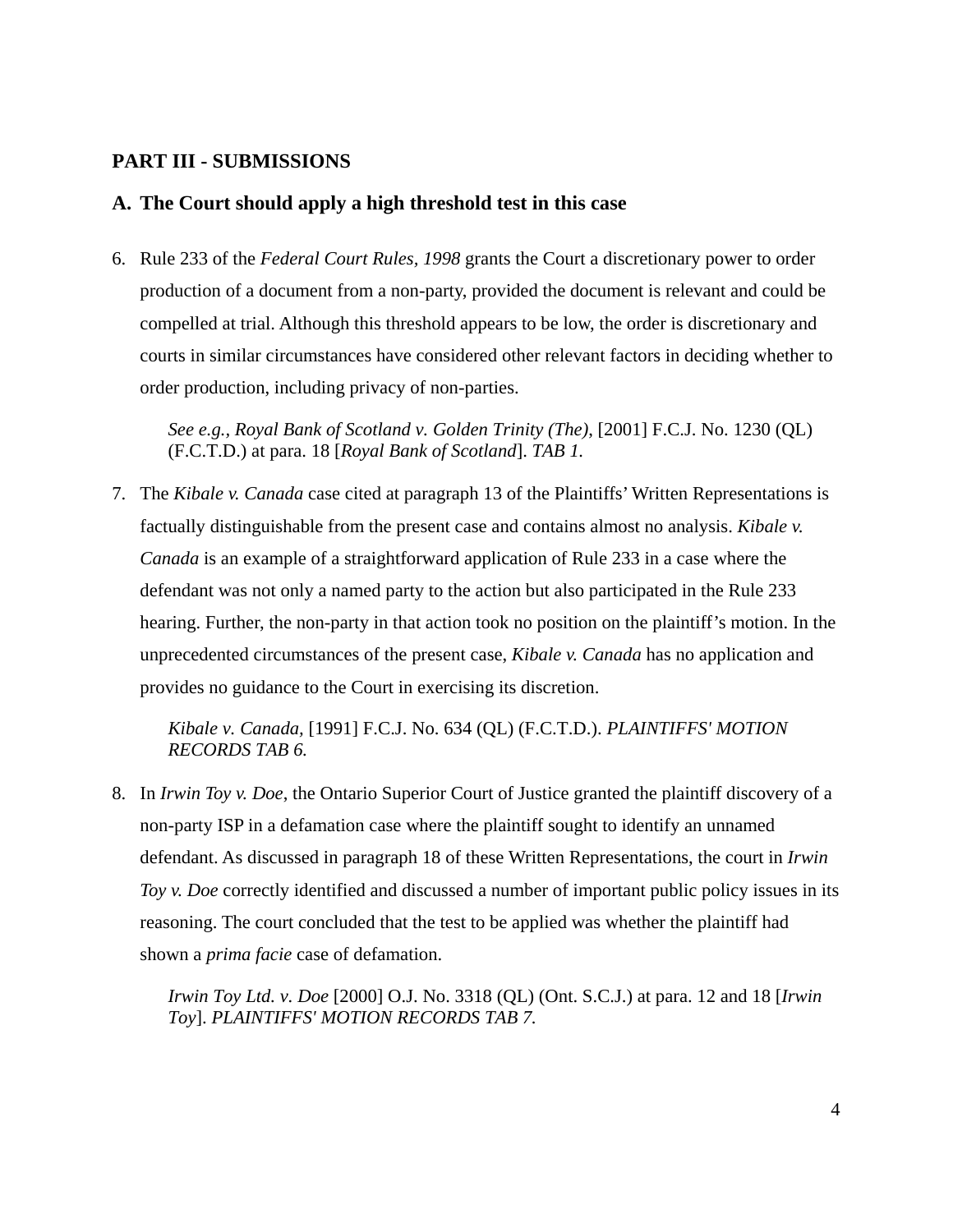<span id="page-4-0"></span>9. On its face, the so-called '*prima facie*' standard applied in *Irwin Toy* appears to be a relatively low threshold, akin to the 'serious question to be tried' test routinely applied in injunction cases. A serious question to be tried requires the motions judge to make a determination "on the basis of common sense and an extremely limited review of the case on the merits." This appears to be the level of inquiry and review that the court undertook in *Irwin Toy*.

*RJR-Macdonald Inc. v. Canada (Attorney General)*, [1994] 1 S.C.R. 311 (QL) at para. 78 [*RJR-Macdonald*]. *TAB 2.*

- 10. In addition to the fact that the decision is not from this Court and considers different rules, there are a number of reasons why *Irwin Toy* is distinguishable and of limited utility in the present case:
	- a) no one appeared on behalf of the alleged defendant;
	- b) the non-party ISP did not appear and did not oppose the plaintiff's motion;
	- c) a cause of action for defamation is a well-established tort and appeared to be fairly clear in the factual context of the case, in contrast to the current cause of action which is one of first instance;
	- d) the court provided no analysis to support its conclusion that the appropriate test for disclosure was whether the plaintiff's affidavit evidence demonstrated a *prima facie* case of defamation; and
	- e) the court did not explain the meaning of the *prima facie* standard in the context of the case.

#### *Fundamental privacy values are at stake in this case and demand a high threshold test*

11. The protection of private life lies at the heart of liberty in a modern democratic state:

In modern society, especially, retention of information about oneself is extremely important. We may, for one reason or another, wish or be compelled to reveal such information, but situations abound where the reasonable expectations of the individual that the information shall remain confidential to the persons to whom, and restricted to the purposes for which it is divulged, must be protected. Governments at all levels have in recent years recognized this and have devised rules and regulations to restrict the uses of information collected by them to those for which it was obtained; see, for example, the *Privacy Act*, S.C. 1980-81-82-83, c. 111.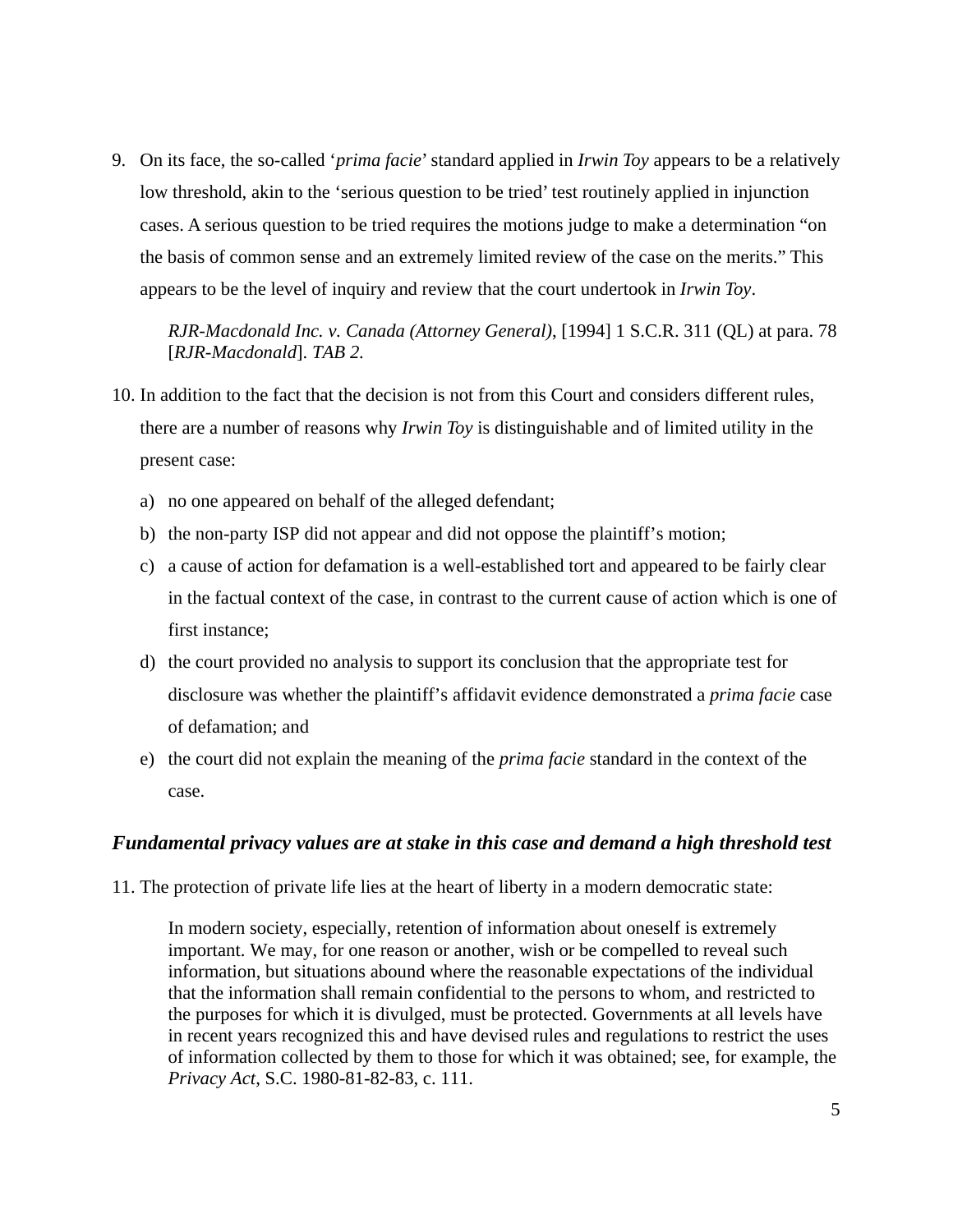*R.* v. *Dyment*, [1988] 2 S.C.R. 417 at 429-30 [*Dyment*]. *TAB 3.*

12. This notion of privacy derives from the assumption that all information about a person is in a fundamental way her own, for her to communicate or retain for herself as she sees fit:

Grounded in [our] physical and moral autonomy, privacy is essential for the well-being of the individual. For this reason alone, it is worthy of constitutional protection, but it also has profound significance for the public order.

*Dyment*, *supra* at 428. *TAB 3.*

13. Parliament has recognized a right to informational privacy in recently enacted legislation, which establishes individual rights to control the collection, use and disclosure of their personal information by organizations in the course of commercial activities. The provinces of Québec, British Columbia and Alberta have also passed private sector data protection legislation in recent years.

*Protection of Personal Information and Electronic Documents Act*, 2002, S.C. 2002, c. 5, s. 3, Part I [*PIPEDA*]. *TAB 4.* 

*An Act Respecting the Protection of Personal Information in the Private Sector*, R.S.Q. c. P-39.1.

*Personal Information Protection Act*, S.B.C. 2003 c. 63.

*Personal Information Protection Act*, S.A. 2003, c. P-6.5.

14. The Supreme Court of Canada has recognized a right to privacy inherent in sections 7 and 8 of the *Charter of Rights and Freedoms*, noting that respect for individual privacy is an essential component of what it means to be free.

*Canadian Charter of Rights and Freedoms,* Part I of the *Constitution Act, 1982*, being Schedule B to the *Canada Act 1982* (U.K.), 1982, c. 11 *[Charter].* 

*R. v. O'Connor*, [1995] 4 S.C.R. 411 at 110-119. *TAB 5.*

*Hunter* v. *Southam*, [1984] 2 S.C.R. 145 at 159. *TAB 6.*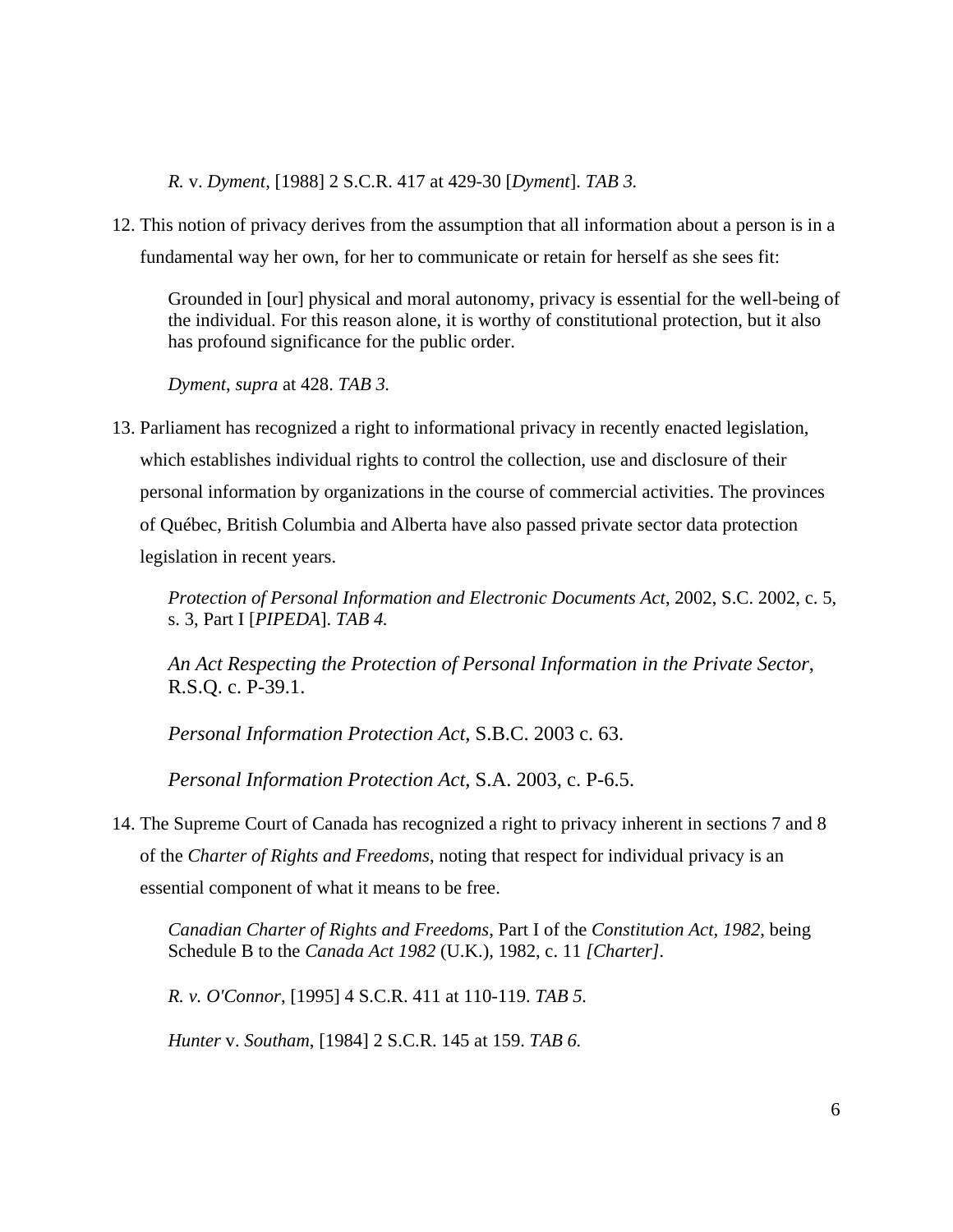<span id="page-6-0"></span>15. The common law must be interpreted in a manner which is consistent with *Charter* principles.

 *Hill v. Church of Scientology of Toronto*, [1995] 2 S.C.R. 1130 at 1169. *TAB 7.*

16. The applicability of *Charter* considerations is particularly relevant in this case given the personal and private nature of the information at issue and the potential uses to which it could be put.

#### *The importance of online anonymity*

- 17. The Internet provides an unprecedented forum for freedom of expression and democracy. The ability to engage in *anonymous* communications adds significantly to the Internet's value as a forum for free expression. Anonymity permits speakers to communicate unpopular or unconventional ideas without fear of retaliation, harassment, or discrimination. It allows people to explore unconventional ideas and to pursue research on sensitive personal topics without fear of embarrassment.
- 18. If the Plaintiffs are able, by virtue of a court order, to link an IP address (*e.g.,* 66.51.0.34) and a KaZaA user name to a presumptive "real world" person, (*e.g.*, John Smith) and thus commence an action against that person, the action could connect information about John Smith to the world (with consequences beyond the scope of the allegation). For example, John Smith might have visited a Web site on sexually-transmitted diseases, posted or shared documents criticizing the government or his employer, discussed his religious beliefs using a pseudonym in a chat room, or virtually any other type of expression. John Smith would likely hold an assumption that he was and would remain anonymous in many of these activities. The effect of the Court order in this case would shatter that anonymity and potentially cause significant embarrassment and irreparable harm to John Smith, independent of and prior to a determination of his culpability. It would have a corresponding chilling effect on free speech and online activity generally.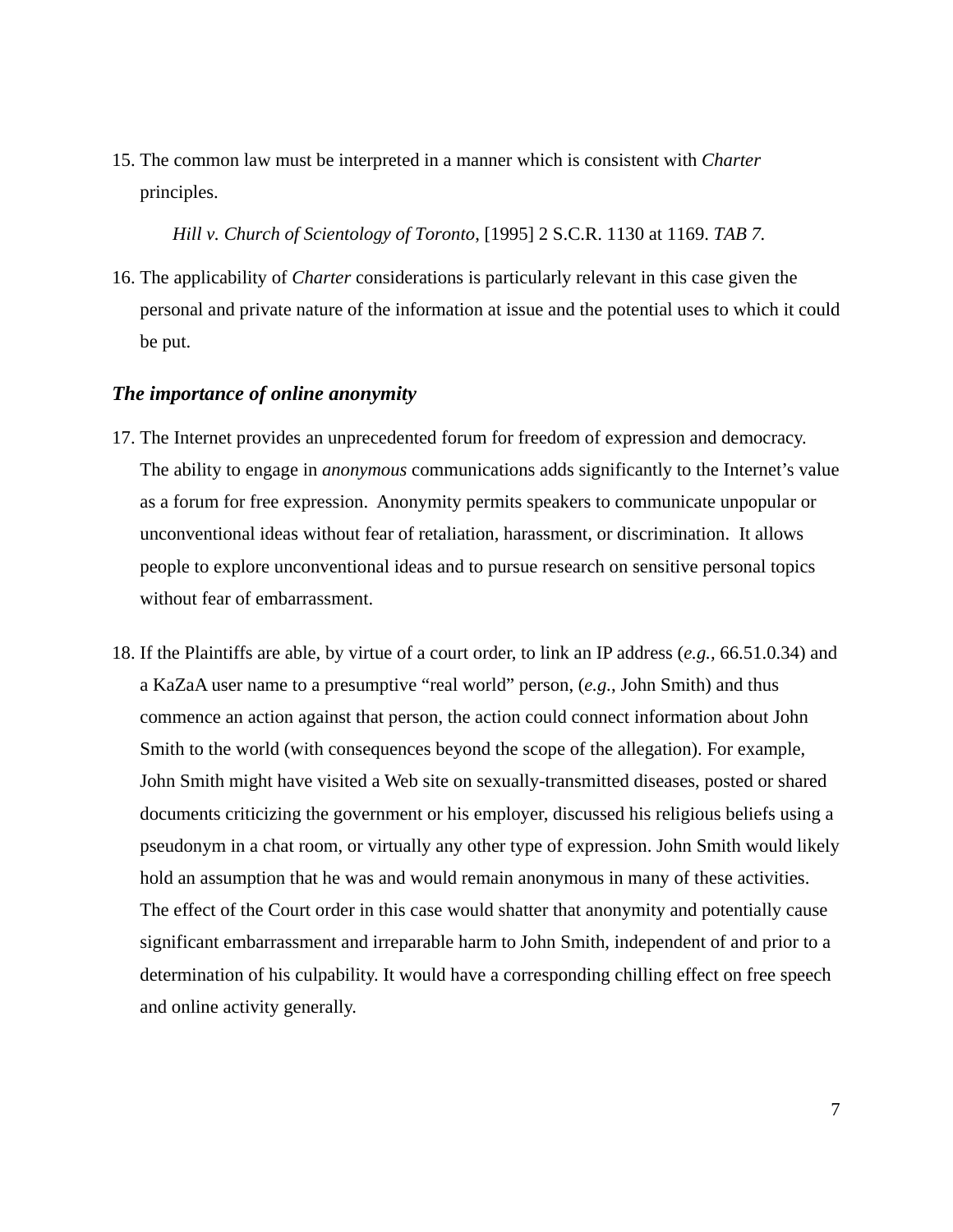- <span id="page-7-0"></span>19. The test adopted in this case will set an important precedent for other kinds of civil suits in which the defendant is an unnamed Internet user – suits involving protest and parody, corporate and government whistle-blowing, and alleged defamation – cases in which freedom of expression is directly implicated, and where publication of the information in question could be even more prejudicial than is the case here.
- 20. The court in *Irwin Toy* v. *Doe* recognized the value of online anonymity:

Implicit in the passage of information through the internet by utilization of an alias or pseudonym is the mutual understanding that, to some degree, the identity of the source will be concealed. Generally speaking, it is understood that a person's internet protocol address will not be disclosed.

… In keeping with the protocol or etiquette developed in the usage of the internet, some degree of privacy or confidentiality with respect to the identity of the internet protocol address of the originator of a message has significant safety value and is in keeping with what should be perceived as being good public policy.

*Irwin Toy, supra* at para. 10-11. *PLAINTIFFS' MOTION RECORDS TAB 7.*

21. The right to privacy online is not absolute. For example, a person does not have the right to anonymously defame, infringe or extort. But nor should plaintiffs be allowed to uncover the identities of individuals on the basis of mere allegations. Without a sufficiently high threshold test for court-ordered disclosure, plaintiffs will be able to engage in "fishing expeditions" and to abuse or misuse the judicial process. In keeping with fundamental privacy and free speech values, the test for disclosure of subscriber identity in the context of civil actions such as this should therefore involve a high threshold.

# **B. Determining the nature of the high threshold test to apply in this case**

### *Injunction jurisprudence provides useful direction to the Court in this case*

- 22. Drawing on themes discussed in the preceding section, there are a number of factors in this case which intuitively demand a high threshold test, including the following:
	- a) The order sought is invasive;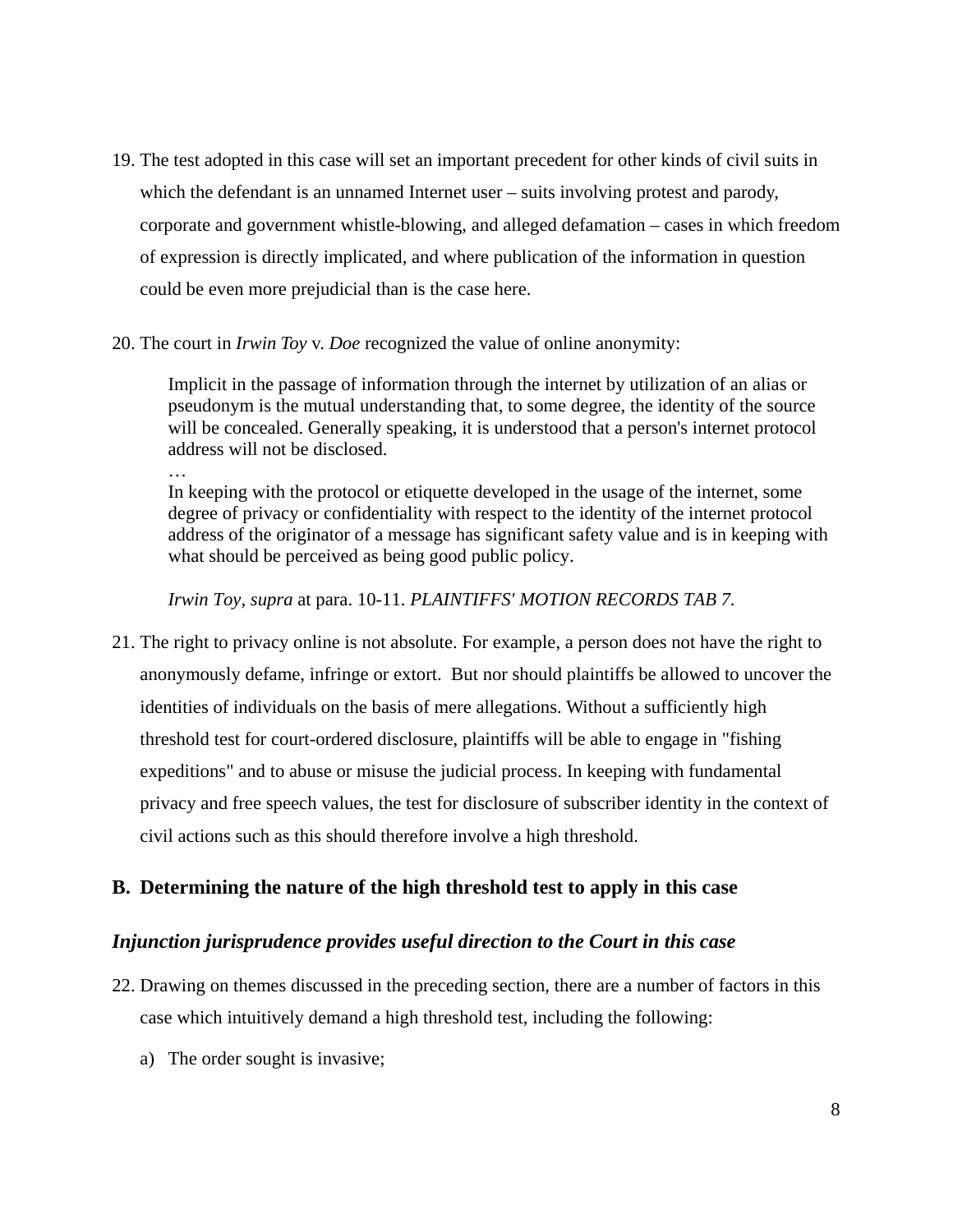- b) The order sought is without notice to the unnamed defendants;
- c) The order sought will irrevocably remove the unnamed defendants' anonymity;
- d) The order sought will impact on the privacy rights of the unnamed defendants, including those expressed in the *Charter* and *PIPEDA*;
- e) The order sought may cause irreparable harm to the unnamed defendants;
- f) The unnamed defendants have not been found to have committed any wrong;
- g) There is significant uncertainty as to whether there is a cause of action for copyright infringement in the circumstances of this case; and
- h) The order sought will for all practical purposes amount to a final determination of the action.
- 23. The combination of the intrusiveness of the order sought and the fact that it is made without notice to the defendants in itself justifies a high standard: "The making of an intrusive order *ex parte* even against a guilty defendant is contrary to normal principles of justice and can only be done when there is a paramount need to prevent a denial of justice to the plaintiff."

*Lock International plc v. Beswick*, [1989] 1 W.L.R. 1268 at 1281. *TAB 8.*

*See also Ontario Realty Corporation v. P. Gabriele & Sons Ltd.*, [2000] O.J. No. 4340 (Ont. S.C.J.) at para. 19 [*Ontario Realty*]. *TAB 9.* 

- 24. A number of the above-listed factors are also commonly considered by courts in determining whether to grant injunctive relief. Principles developed in injunction cases, particularly Anton Piller cases, parallel a number of issues faced by the Court in the present case and are instructive in determining how the Court should exercise its discretion under Rule 233 in these kinds of cases. The approach in both instances involves balancing privacy and other rights of individuals against the needs of plaintiffs.
- 25. The invasiveness of the order sought in this case parallels the invasiveness of Anton Piller orders. In each case, a plaintiff seeks the right to have access to the private premises (or in this case highly private information) of an individual without notice to the individual and prior to the court making a determination regarding the alleged wrongs. Indeed, it is arguable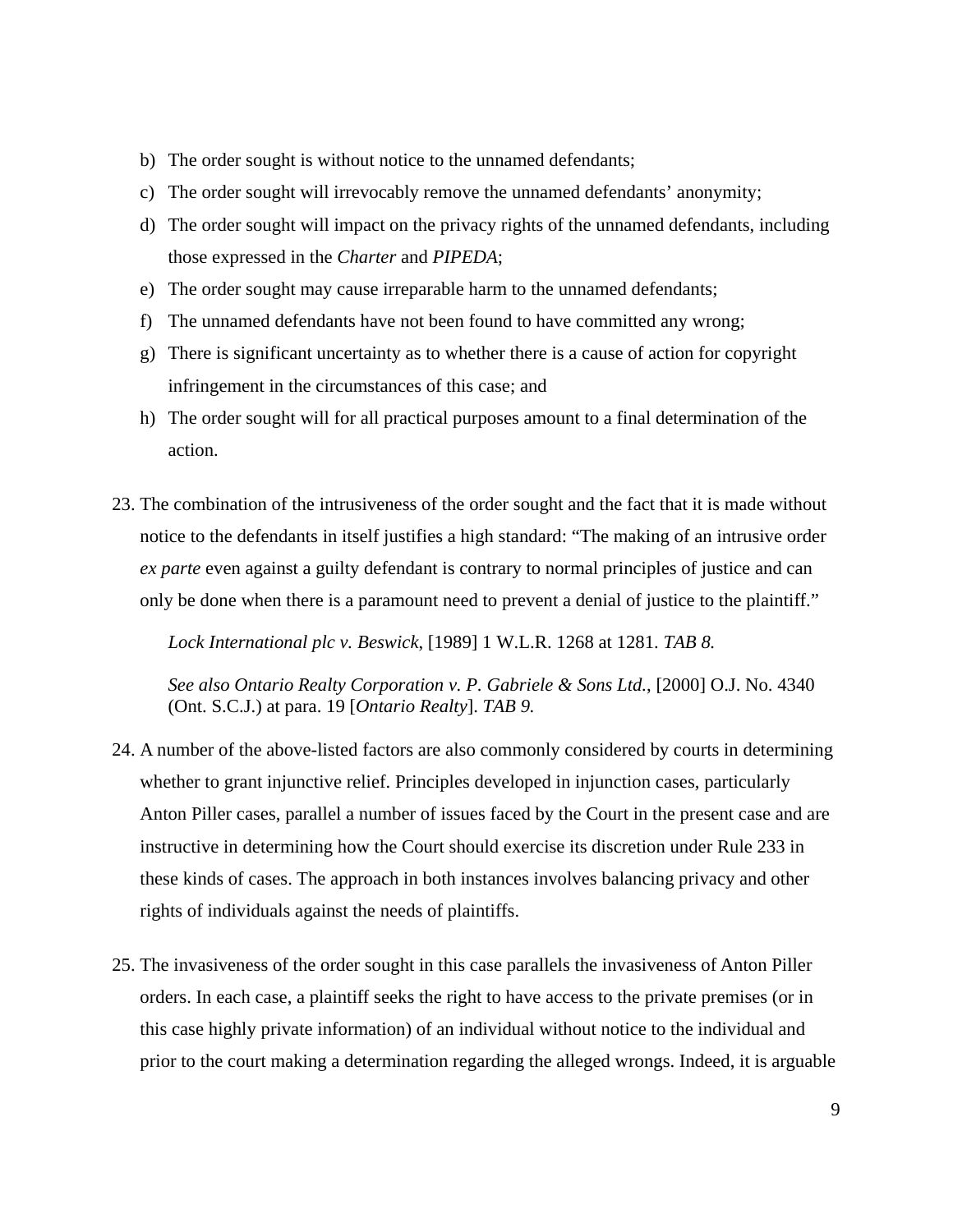that the present case is even more extreme than an Anton Piller order because the unnamed ISP subscribers have no ability to close the metaphorical door on a plaintiff who comes knocking for access.

*Hunter, supra* at 159. *TAB 6.*

26. Although Anton Piller orders are not identical to the order sought in the present case (because the former are motivated by a desire to prevent the destruction of evidence), the similar degree of invasiveness suggests an appropriate threshold test for the present case. In the Anton Piller context, the invasiveness of the order requires that "there must be an extremely strong *prima facie* case" and that "the damage, potential or actual, must be very serious for the applicant." It is submitted that these are the tests that should be applied in cases such as the present case.

*Anton Piller K.J. v. Manufacturing Process Ltd. et al* [1976] 1 Ch. 55 (C.A.) at 62. *TAB 11.*

*Nintendo of America, Inc. v. Coinex Video Games Inc.* (1982), 69 C.P.R. (2d) 122 at 129 (F.C.A.). *TAB 12.*

27. In the intellectual property context, this Court has described part of what plaintiffs must show in order to meet the high Anton Piller standard:

… the copyright or trade mark rights which are asserted must be clearly identified (*e.g.*, by production of the relevant registration documents, by photocopies of the relevant designs). … The applicant's rights to the intellectual property being asserted must also be clearly demonstrated.

*Fila Canada Inc. v. Doe (T.D.)*, [1996] F.C.J. No. 736 (QL) (F.C.T.D.) at para. 9-10 [*Fila Canada*]. *TAB 13.*

*28.* In addition, plaintiffs should be required to show clear evidence of actual infringement and that the ISP account is the actual account of the party alleged to have committed the infringement.

*See e.g., Royal Bank of Scotland, supra* at para. 18. *TAB 1.*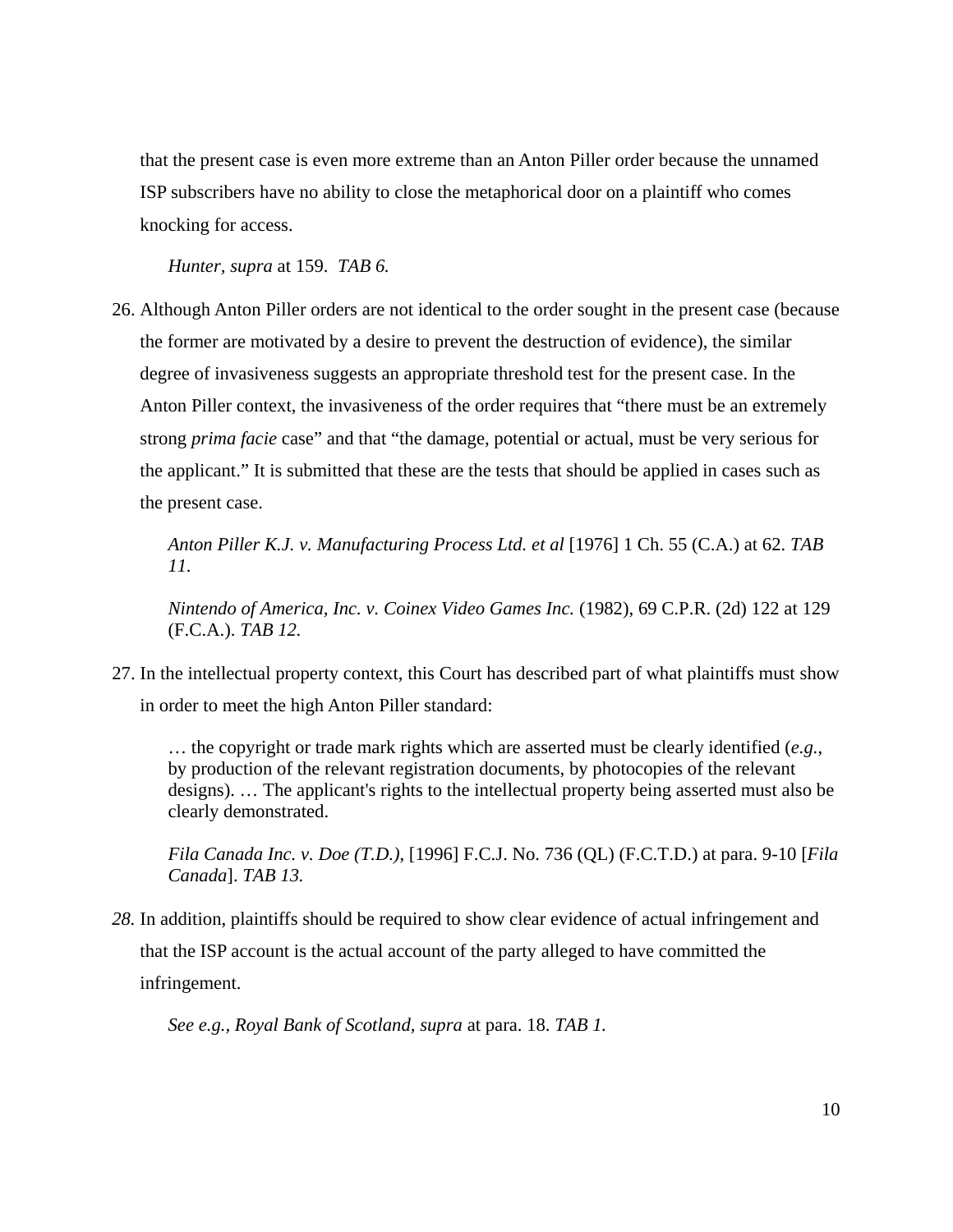<span id="page-10-0"></span>29. Where a case is unlikely to proceed to trial if an injunction is granted, courts will engage in a more extensive review of the merits of the plaintiff's claim. This situation might arise, for example, "when the right which the applicant seeks to protect can only be exercised immediately or not at all." In the present case, the anonymity right of the unnamed ISP subscribers is such a right. This justifies a more extensive review of the Plaintiffs' claims to ensure that they meet a high standard.

*RJR-Macdonald, supra* at para. 51. *TAB 2.*

30. Further, faced with the hardship of enormous time and money costs to defend themselves, as well as the threat of very substantial statutory damage awards, individual alleged infringers will likely settle in each case even if they may have defences to the Plaintiffs' claims. This is a particular concern where, as here, disclosure of the defendants' identities could lead to seizure of computers and consequent loss of privacy, ability to work, and even livelihood. As in the Anton Piller context, these considerations further justify a high threshold test:

Even in those cases where the defendants appear and are represented at the motion for review, the likelihood of a claim being defended to trial is remote. It is therefore incumbent upon the Court to go further than an "extremely limited review of the case on the merits" since in most cases it amounts to a final determination of the actions.

*Tommy Hilfiger Licensing Inc. v. Jane Doe*, [2000] F.C.J. No. 1267 (QL) (F.C.T.D.) at para. 17. *TAB 14.*

#### *Injunction jurisprudence supports a regard for Charter rights in this case*

- 31. In addition to the general applicability of *Charter values* to the present case (as discussed in paragraphs14-16 above), it is submitted that the Court must account for and respect the *Charter rights* of the unnamed defendants in determining whether to grant a discretionary order under Rule 233.
- 32. In *Fila Canada*, this Court discussed how section 8 of the *Charter* should have application in Anton Piller cases: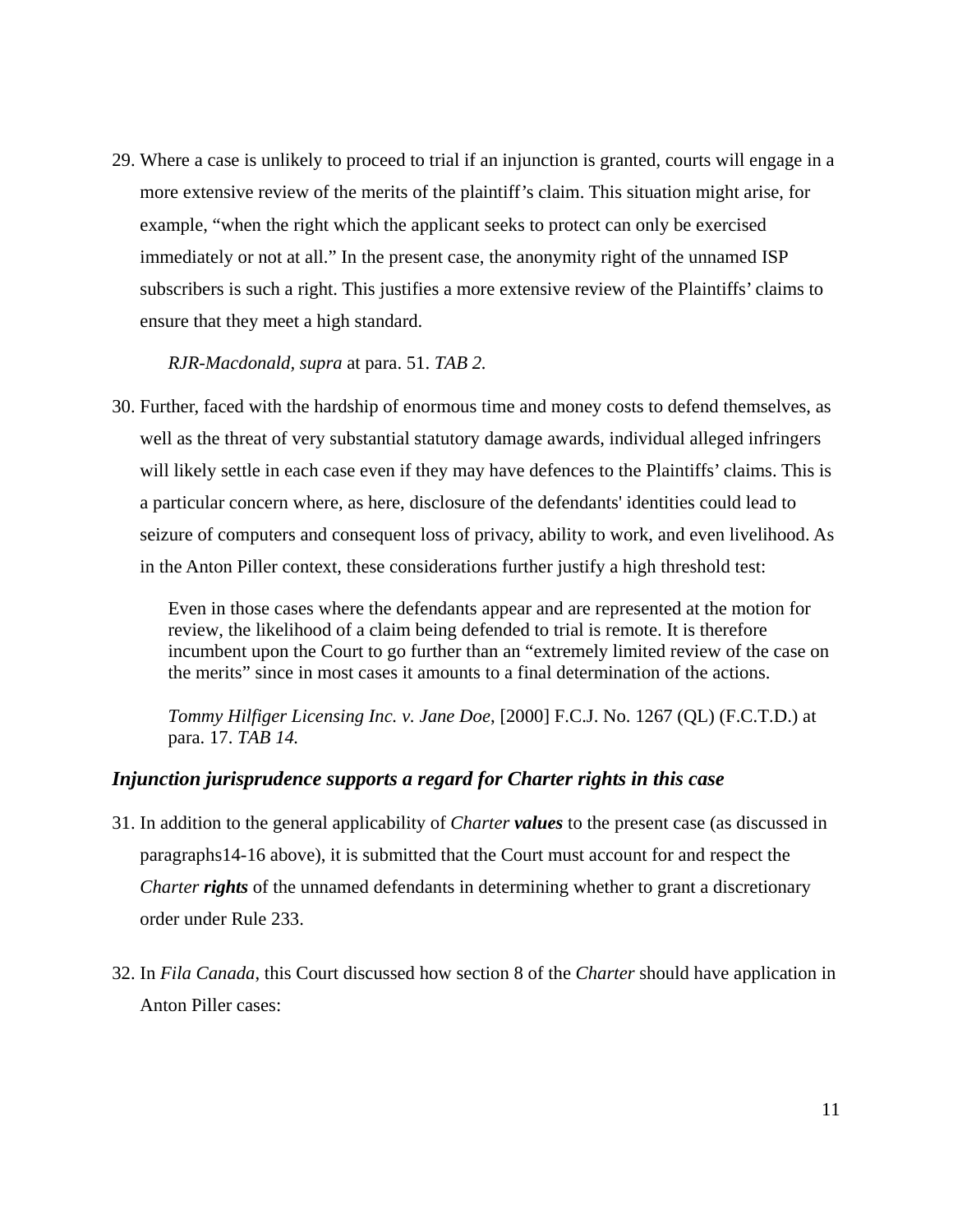It is at least arguable that [the *Charter*] applies to the civil search and seizures authorized by order of the Court under an Anton Piller order. … When Anton Piller orders are sought and obtained from this Court it is important to place them within this context.

*Fila Canada, supra* at para. 6. *TAB 13.*

33. Although a recent Ontario Superior Court decision questioned whether the *Charter* applies to Anton Piller orders, in *obiter* the court assumed for the purposes of analysis that the *Charter* does apply. The court concluded that the high threshold required to obtain Anton Piller orders (and the other safeguards inherent in those orders) exceeded the requirements of section 8 of the *Charter*. On the same basis, the court concluded that a possible infringement of section 8 could be justified under section 1 of the *Charter*.

*Ontario Realty, supra* at para. 34-39. *TAB 9.*

34. Finally, an article by Paul Godin referenced in *Ontario Realty* suggests that, in contrast using the inherent jurisdiction of the court as a basis to grant Anton Piller orders, "if the Rules or the statutory powers are the foundation for Anton Piller orders, these orders are clearly subject to *Charter* scrutiny".

Paul D. Godin, "Anton Piller Orders in an Age of Scepticism: Charter Application and Other Safeguards for Judicially-Ordered Searches" (1996), 54 U.T. Fac. L.R. 107 (QL) at para. 12 and 18 [*Godin*]. *TAB 14.*

*Ontario Realty, supra* at para. 13. *TAB 9.* 

35. In the present case, the authority for the Court's ruling is found in Rule 233. It is therefore submitted that the order sought by the Plaintiffs should attract *Charter* scrutiny and that the test applied by the Court in this case should be a high one consistent with *Charter* requirements. In the Anton Piller context, Godin also points out that:

Since orders can be made on ex parte evidence, which may present a skewed version of the facts because it is unchallenged, the threshold in practice is already quite low. To lower it further would be tantamount to presuming that defendants are guilty; Denning's tool of justice would become a blunt instrument for anyone who wields it.

*Godin, supra* at para. 27. *TAB 14.*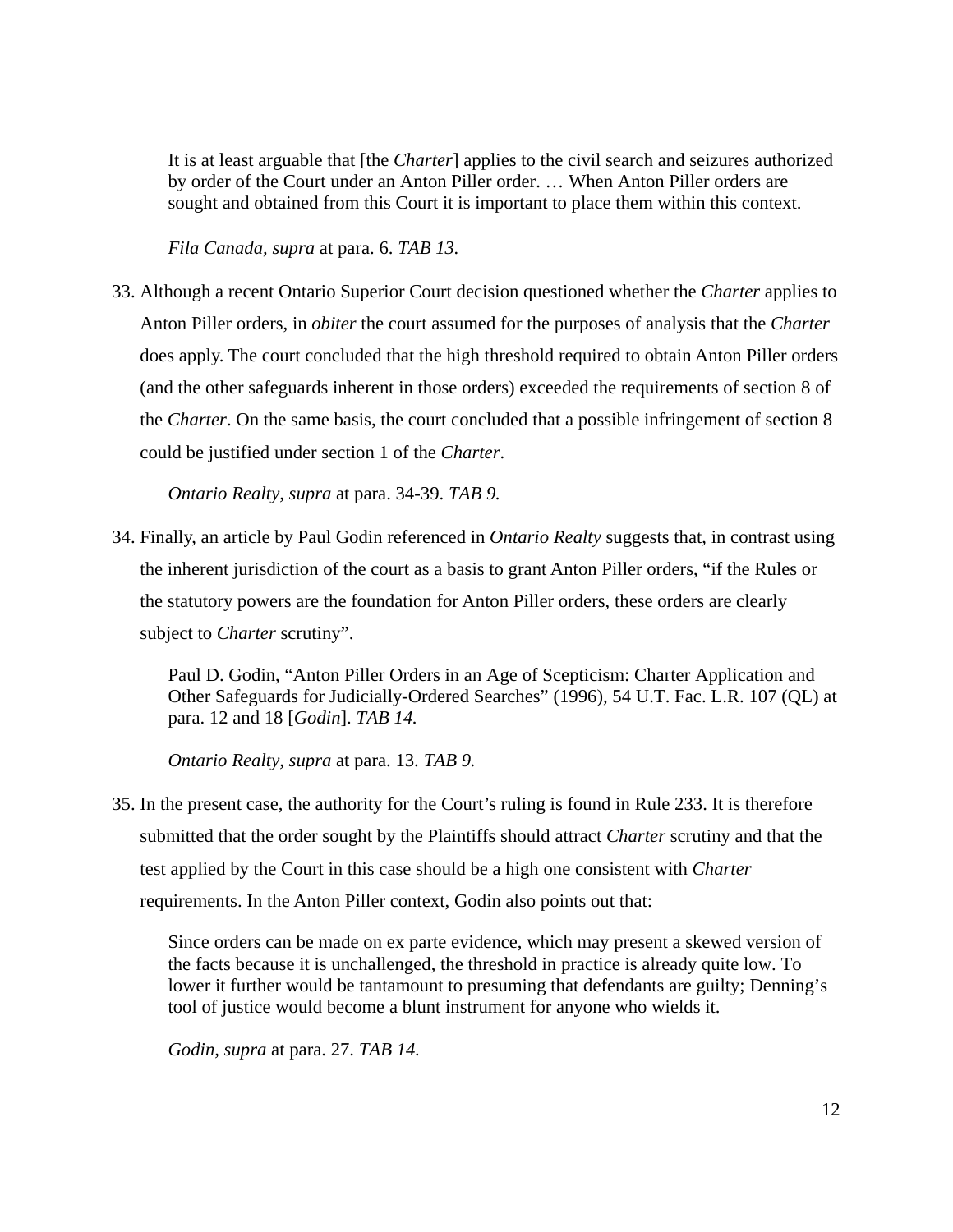<span id="page-12-0"></span>36. Godin's reasoning is equally applicable in the circumstances of the present case.

#### *The nature of the appropriate test in the circumstances of this case*

- 37. Taking the foregoing analysis into account, in circumstances such as the present case, CIPPIC submits that the Court should consider the following questions in exercising its discretion under Rule 233. All questions are relevant but none are determinative:
	- a) Has the plaintiff made out an extremely strong *prima facie* case?
		- i) Is there clearly a cause of action which would apply to the facts as alleged by the plaintiff?
		- ii) In the intellectual property context, has the plaintiff clearly demonstrated its rights as well as the alleged infringement?
		- iii) Has the plaintiff made a full and frank disclosure to the court, including the strengths and weaknesses of the plaintiff's case in fact and law? (*e.g.*, as to whether KaZaA users may be unintentional or inadvertent file-sharers)
		- iv) Has the plaintiff filed affidavits based on personal knowledge of the representatives of the plaintiff?
	- b) Are there alternative ways for the plaintiff to obtain the information sought? (*e.g.* from the file-sharing services directly, as suggested by the Affidavit of David Shrimpton (TELUS), at para. 14)
	- c) What is the harm to the plaintiff if the order is not granted?
	- d) Will granting the order respect *PIPEDA* and *Charter* rights and values?
	- e) Will granting the order potentially cause irreparable harm to innocent ISP subscribers?
	- f) Will the order likely amount to a final determination of the action?
	- g) Does the plaintiff have clean hands at the time the order is sought?
	- h) Has the plaintiff provided undertakings regarding damages?
- 38. In the extremely rare cases where the Court determines that an order for disclosure should be made, CIPPIC submits that the order should be made with terms and safeguards that account for the important issues raised by the questions above.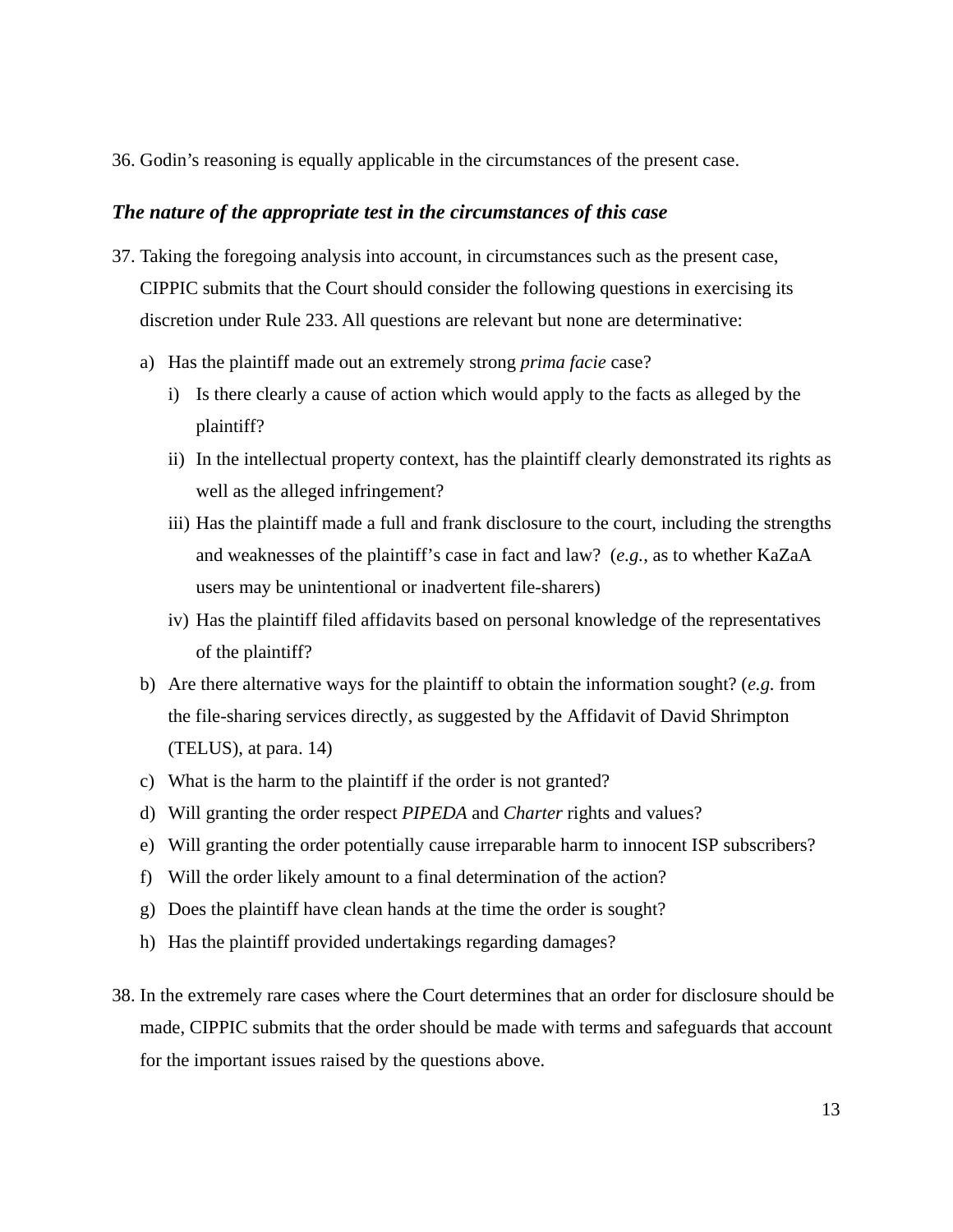## <span id="page-13-0"></span>**C. The Plaintiffs have failed to establish any case of copyright infringement**

#### 39. The Plaintiffs claim that:

27. At times unknown to the plaintiffs but known to the defendants, the defendants reproduced the plaintiffs' Sound Recordings and authorized the reproduction of the Sound Recordings in a manner that is not permitted by the Act. The defendants also: (i) distributed to such an extent as to affect prejudicially the owner of copyright and (ii) possessed for the purpose of doing the things referred to in paragraph (i) unauthorized copies of the Sound Recordings that the defendants knew or should have known infringe copyright or would infringe copyright if they had been made in Canada by the person who made them.

*Statement of Claim*, para.27.

- 40. CIPPIC submits that the Plaintiffs' have not made out any claim of copyright infringement in this case, let alone the *extremely strong prima facie case* which is the appropriate test in this type of motion. In particular:
	- a) Any reproduction of copyrighted materials that may have been made by the Defendants is legal by virtue of s. 80 of the *Copyright Act*.
	- b) Distribution must entail a purposeful, intentional and active sending and receipt. There is no evidence of any illegal distribution by any of the defendants.
	- c) Secondary infringement as set forth in s. 27(2) of the *Copyright Act* requires knowledge on the part of the infringer. There is no evidence before the Court sufficient to establish that any of the Defendants knew or ought to have known that any activity of the nature alleged has ever taken place, or to establish a potential basis for vicarious liability.
	- d) There is no "making available" right of copyright holders in Canadian law.
	- e) Merely providing equipment or authorizing the use of equipment that could be used for infringement does not amount to infringement. Even if there is infringement, a defendant will not be liable if it lacks sufficient control over the activity.
	- f) The Plaintiffs have failed to file sufficient evidence to show that any of them are the owners or exclusive licensees of specific copyrights so as to entitle them to succeed in this action.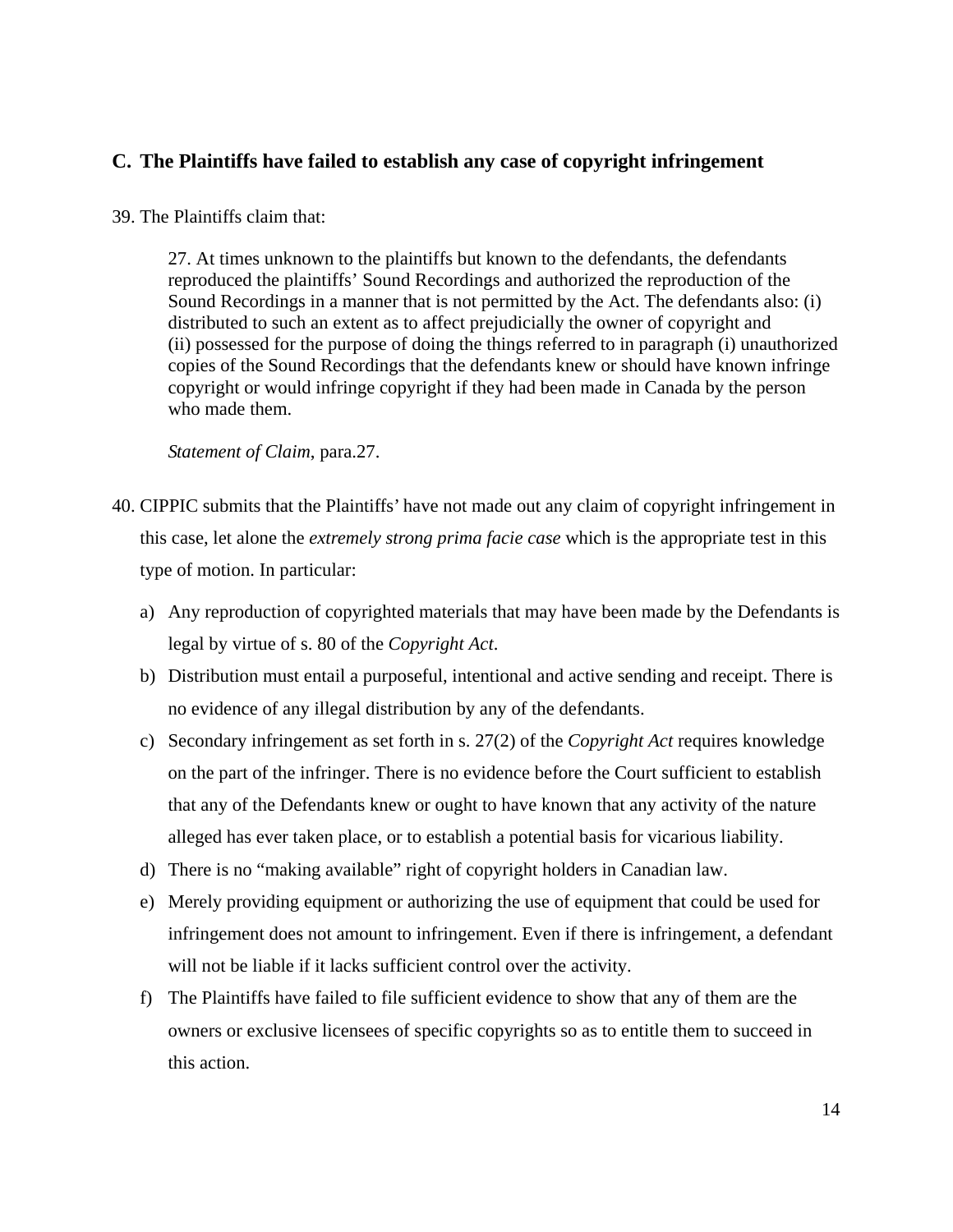### *Downloading is legal in Canada*

41. The law is clear in Canada that downloading for private use onto audio recording media ("downloading") is legal. This necessarily entails an act of reproduction onto an audio recording medium. Thus, any downloading or reproduction undertaken in accordance with s. 80 cannot give rise to liability.

*Copyright Act*, R.S. 1985, c. C-42, s. 80. *TAB 16.*

*Private Copying 2003-2004*, Copyright Board of Canada, (12 December 2003), Unreported at 20. [*Private Copying III*] *TAB 17.*

42. According to established specialized dictionary meanings:

"Downloading" is the transmission of a file from one computer system to another, usually smaller computer system. "Uploading" is transmission in the other direction: from one, usually smaller computer to another computer. From an Internet user's point-of-view, uploading is sending a file to a computer that is set up to receive it. E.g. People who share images with others on bulletin board systems (BBS) upload files to the BBS.

searchNetworking.com, a TechTarget site for Networking professional, http://searchnetworking.techtarget.com/sDefinition/0, sid7\_gci211996,00.html.

*See also*, B. Sookman, *Computer, Internet and Electronic Commerce Terms,* (Toronto: Thomson/Carswell, 2003) at 117, 338. *TAB 18.*

43. The general nature of KaZaA, iMesh and similar peer to peer ("P2P") programs (hereinafter referred to as "KaZaA-type programs") is that there is no uploading taking place. The program entails a decentralized architecture that does not resemble a BBS service. Users do not send or transfer files to any central server and do not send files to any individual or entity. Rather, the user may (but may also decline to) allow files to be copied by another user, *i.e.* the "downloader". The general nature of the architecture of KaZaA-type programs is described in the judgment of Wilson, J. in *MGM v. Grokster*.

*Metro-Goldwyn-Mayer-Studios, Inc. v. Grokster*, 259 F.Supp.2d 1029 (C.D.Cal. 2003) *TAB 19.*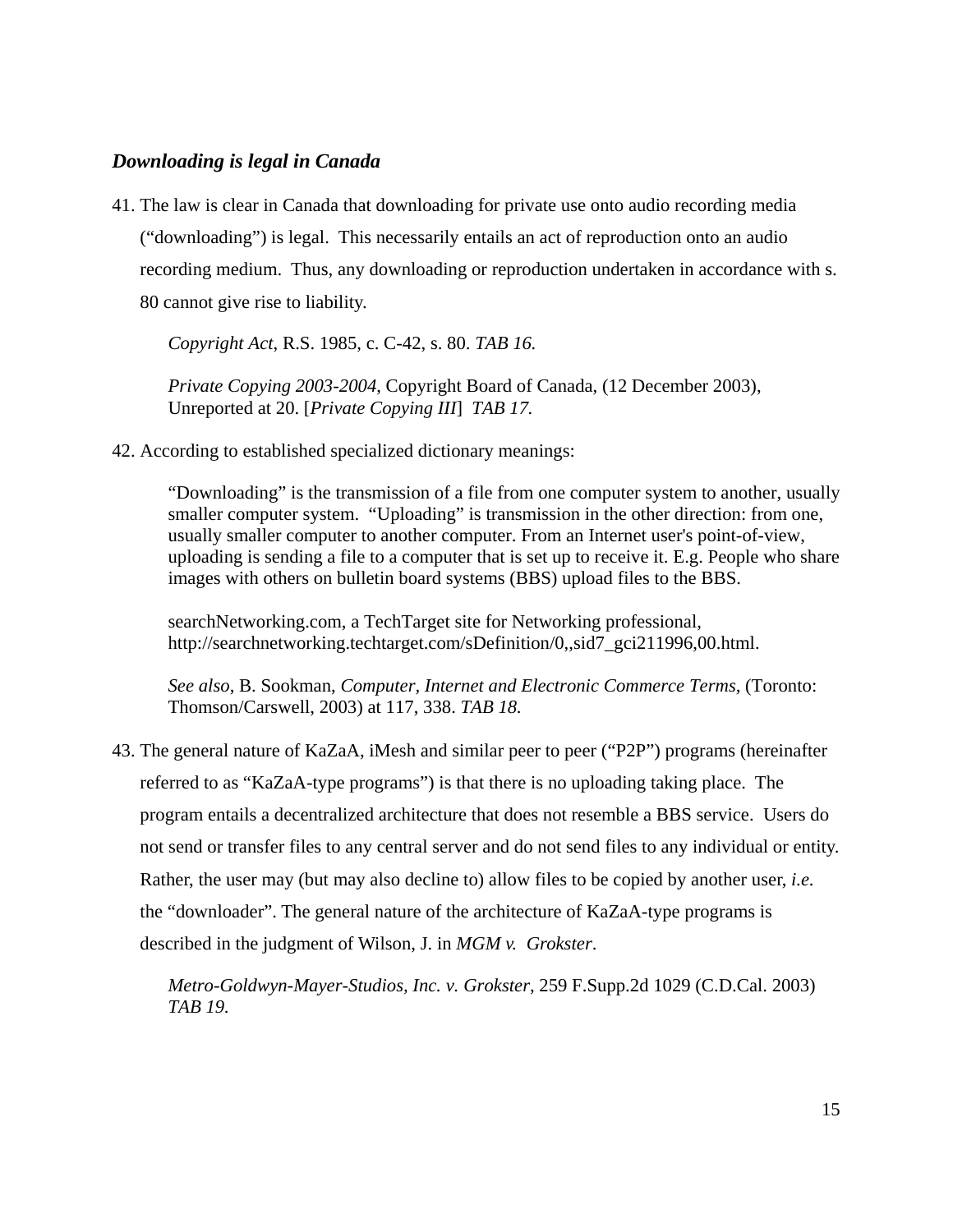- 44. Uploading is also analogous to the sending of an attachment by e-mail. It requires a deliberate act to send a file to another computer or server from where it can be accessed or downloaded by the recipient.
- 45. In fact, downloaders who use KaZaA-type programs are simply downloading from each other. No evidence has been filed as to any uploading whatsoever in the sense of a user actively and intentionally "sending" or transferring a file to another person, another server, a website or to a BBS. Thus, virtually all KaZaA-type program users are downloaders, and downloading has been declared to be legal in Canada. The Plaintiffs have filed no evidence whatsoever that any of the unnamed defendants in the current litigation has ever actually purposefully "sent" a music file to a computer that is set up to receive it. In fact, it is simply not possible to "upload", intentionally or otherwise, using KaZaA. File sharing is not "uploading".
- 46. KaZaA-type programs are often referred to as "file sharing programs" because they allow users to download from each other. However, such sharing may be completely inadvertent and unintentional. Many KaZaA users are unaware that they are allowing file sharing, or even if so aware, which files are actually available for sharing. Moreover, even if a user intentionally wishes to share files, it does not follow that any of these files will actually be downloaded by another user.

Nathaniel S. Good and Aaron Krekelberg, "Usability and privacy: A Study of KaZaA P2P file-sharing," Information Dynamics Laboratory, HP Laboratories, Palo Alto, HPL-2002-163, (5 June 2002) [*HP Report*]. *TAB 20.*

- 47. As well, many KaZaA users may be unaware that, even though they shut down the program, it can still be active in the system tray.
- 48. Downloading and reproduction are legal as long as they are not done for the "purpose" of certain specified activities, including "distributing". The inclusion of the word "purpose" in s. 80 clearly imports an element of deliberative intention, analogous to *mens rea*. Thus, unless the downloading was undertaken at the time with one of the specific purposes as set forth in s. 80(2), it is legal in Canada.

*Copyright Act*, s. 80. *TAB 16.*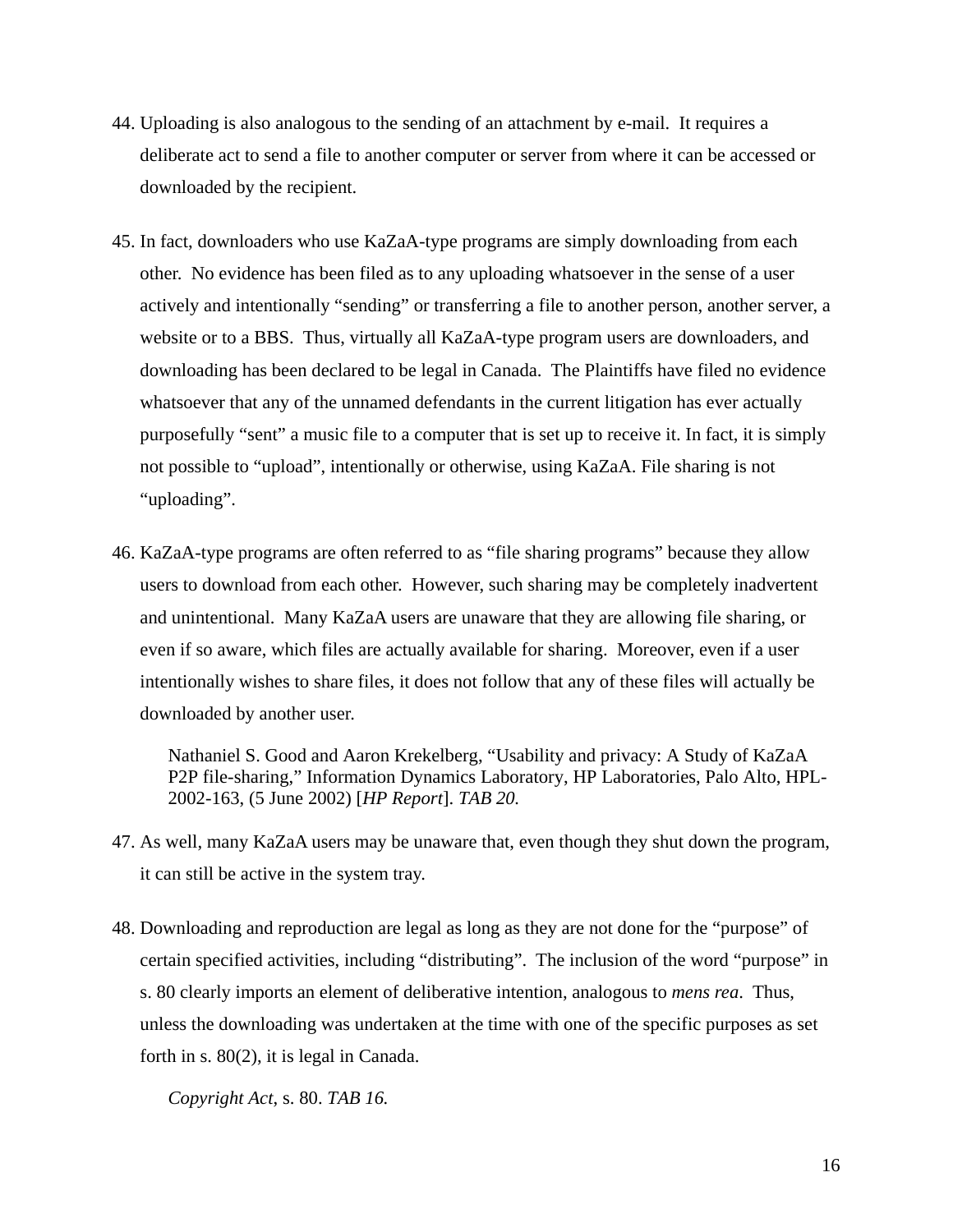### <span id="page-16-0"></span>*The unnamed Defendants have not engaged in any form of distribution*

49. The Plaintiffs have filed no evidence whatsoever that any of the 29 unnamed defendants ever had any intention of "distributing" as set forth in s.  $80(2)(b)$  or that any of them ever caused a distribution to be made to anyone in contravention of s. 27(2)(b).

*Copyright Act*, s. 27(2)(b); s.80(2)(b). *TAB 21.*

50. In *CCH v. LSUC*, the Supreme Court ruled that secondary infringement (*i.e.*, infringement under s.27(2) of the *Copyright Act*) must meet the following test to be actionable:

… (1) the copy must be the product of primary infringement; (2) the secondary infringer must have known or should have known that he or she is dealing with a product of infringement; and (3) the secondary dealing must be established; that is, there must have been a sale.

*CCH Canadian Ltd. v. Law Society of Upper Canada,* 2004 SCC 13, para.81. *TAB 22.*

- 51. Although the Supreme Court's reasoning was in reference to s.  $27(2)(a)$  ("sell or rent out"), it is directly applicable to s. 27(2)(b) ("distribute to such an extent as to affect prejudicially the owner of the copyright") as follows:
	- a) The copies in issue in this instance are legal, as a result of s. 80.
	- b) The alleged secondary infringer is, by virtue of s. 80, not "dealing with a product of infringement". The copies are legal. In any event, the Plaintiffs have not adduced any evidence that any of the Defendants "[knew] or should have known that he or she [was] dealing with a product of infringement".
	- c) If "there must have been a sale" pursuant to s.  $27(2)(a)$ , it follows that there must have at least been a recipient of any distribution pursuant to s. 27(2)(b).
- 52. Black's Law Dictionary defines the term "distribute" as "1. To apportion; to divide among several. 2. "to deliver". 3. To deliver. 4. To spread out; to disperse." The Oxford English Reference Dictionary defines "distribute" as "1 give shares of; deal out. 2 spread about; scatter. 3 divide into parts; arrange; classify…."

*Black's Law Dictionary*, 7<sup>th</sup> Edition. *TAB 23*.

*Oxford English Reference Dictionary*, 2nd Ed. *TAB 23.*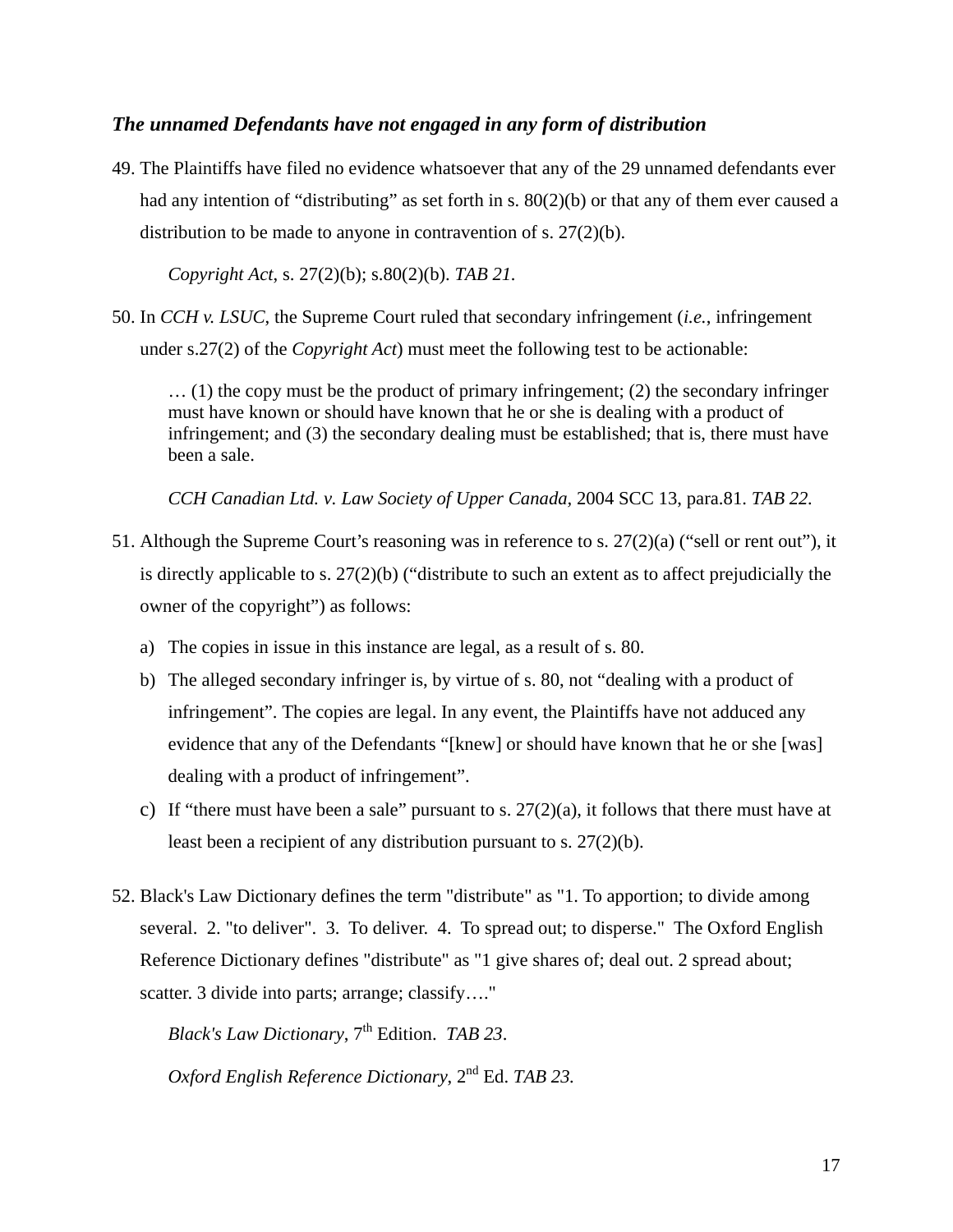53. The term "distribution" should be interpreted in its normal sense, which connotes the delivery of something to several persons. A single sale does not amount to "distribution".

*R. v. McNiven*, [1943 81 C.C.C. 166 (Sask.King's Bench) citing *Marino & Yipp v. The King*, [1931], 4 D.L.R. 530, S.C.R. 48. *TAB 24.* 

*54.* Under American law, the concept of "distribution" necessarily implies actual dissemination or transfer:

§ 106. Exclusive rights in copyrighted works Subject to sections 107 through 122, the owner of copyright under this title has the exclusive rights to do and to authorize any of the following:

4(3) to distribute copies or phonorecords of the copyrighted work to the public by sale or other *transfer of ownership, or by rental, lease, or lending;* 

17 U.S.C. 106(4)

...

55. This is an exclusive right in the USA, which is notably not the case in Canada, since the terms "distribute" or "distributing" do not occur in s. 3 of Canada's *Copyright Act* and occur in somewhat comparable context to the American law only in ss. 27 and 80. The two leading American copyright treatises clearly confirm distribution requires more than merely making available. Nimmer states that "[i]nfringement of [the distribution] right requires *an actual dissemination* of either copies or phonorecords," not a mere offering. Goldstein states that to "violate the distribution right … an actual transfer must take place; a mere offer of sale will not violate the right".

P. Goldstein, 2 *Copyright* § 5.5.1 at 5:102

*Nimmer on Copyright*, § 8.11[a], at 8-137 (emphasis added) *TAB 25.*

*National Car Rental v. Computer Associates*, 991 F.2d 426 (quoting Nimmer) *TAB 26.*

56. The only Canadian cases that have found there to be a "distribution" under the *Copyright Act*  of files in the online context involve the deliberate and intentional uploading of files to a BBS, where they could in turn be "widely dispersed", or the intentional provision of software to assist in the downloading of computer programs and packaging or compressing them for efficient storage and "ease of transmission". Both of these cases involved alleged criminal activity.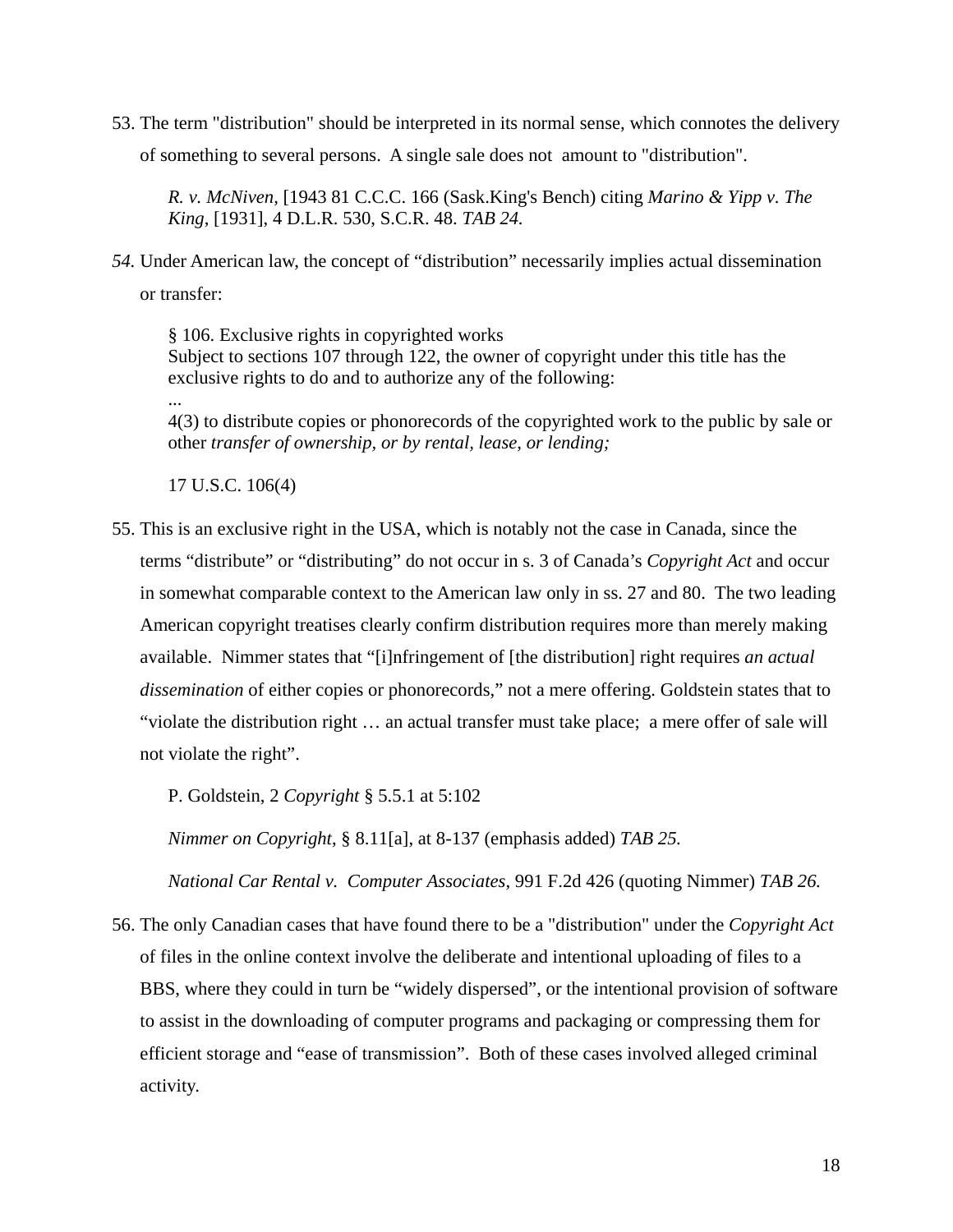<span id="page-18-0"></span>*R. v. Pecciarich,* (1995) 22 O.R. 3rd, 748. *TAB 27.* 

*R. v. J.P.M*, [1996] N.S.J. No. 124 (N.S.C.A.). *TAB 28.*

57. Even if any Defendant has actually distributed anything in which one of the Plaintiff's holds copyright (which is denied), there is no evidence on record that even purports to meet the requirement that such distribution amount "to such an extent as to affect prejudicially the owner of the copyright" in the language of s.  $27(2)(b)$ .

# *There is no "making available" right of copyright holders in Canadian law*

58. The Plaintiffs are, in effect, attempting to assert (though not claiming explicitly) an exclusive right of "making available". The mere "making available" of a music file to another person is not illegal or infringing in Canada. This is an exclusive right which is included in the World Intellectual Property Organization Performances and Phonograms Treaty [WPPT] that Canada has signed but not yet implemented or ratified. The Copyright Board of Canada has explicitly ruled that the "making available" right is not part of Canadian law:

A work is communicated not when it is made available, but when it is transmitted

Those who argue that a work is communicated when it is made available, for example, by storing it on a host server where it can be accessed by members of the public, rely both on an international treaty and on Canadian court decisions.

They quote Article 8 of the World Intellectual Property Organization (WIPO) Copyright Treaty adopted in December 1996. It provides that the right to authorize the communication to the public of a work includes making it available in such a way that members of the public may access it from a place and at a time individually chosen by them. However, the Treaty is not binding in Canada since it has been signed but not ratified by the Canadian Government.

*SOCAN Statement of Royalties, Public Performance of Musical Works 1996, 1997, 1998* (Tariff 22, Internet) (Re)] 1 C.P.R. (4th) 417 at 448. *TAB 29.* 

*WIPO Copyright Treaty*, adopted by the Diplomatic Conference on December 20, 1996 ("WCT"), Article 8. *TAB 30.*

*WIPO Performances and Phonograms Treaty*, adopted by the Diplomatic Conference on December 20, 1996 ("WPPT"), Articles 7, 8 and 14. *TAB 30.*

59. Article 14 of the WPPT is virtually the same for present purposes as Article 8 of the WIPO

Copyright Treaty, Neither have been implemented or ratified by Canada.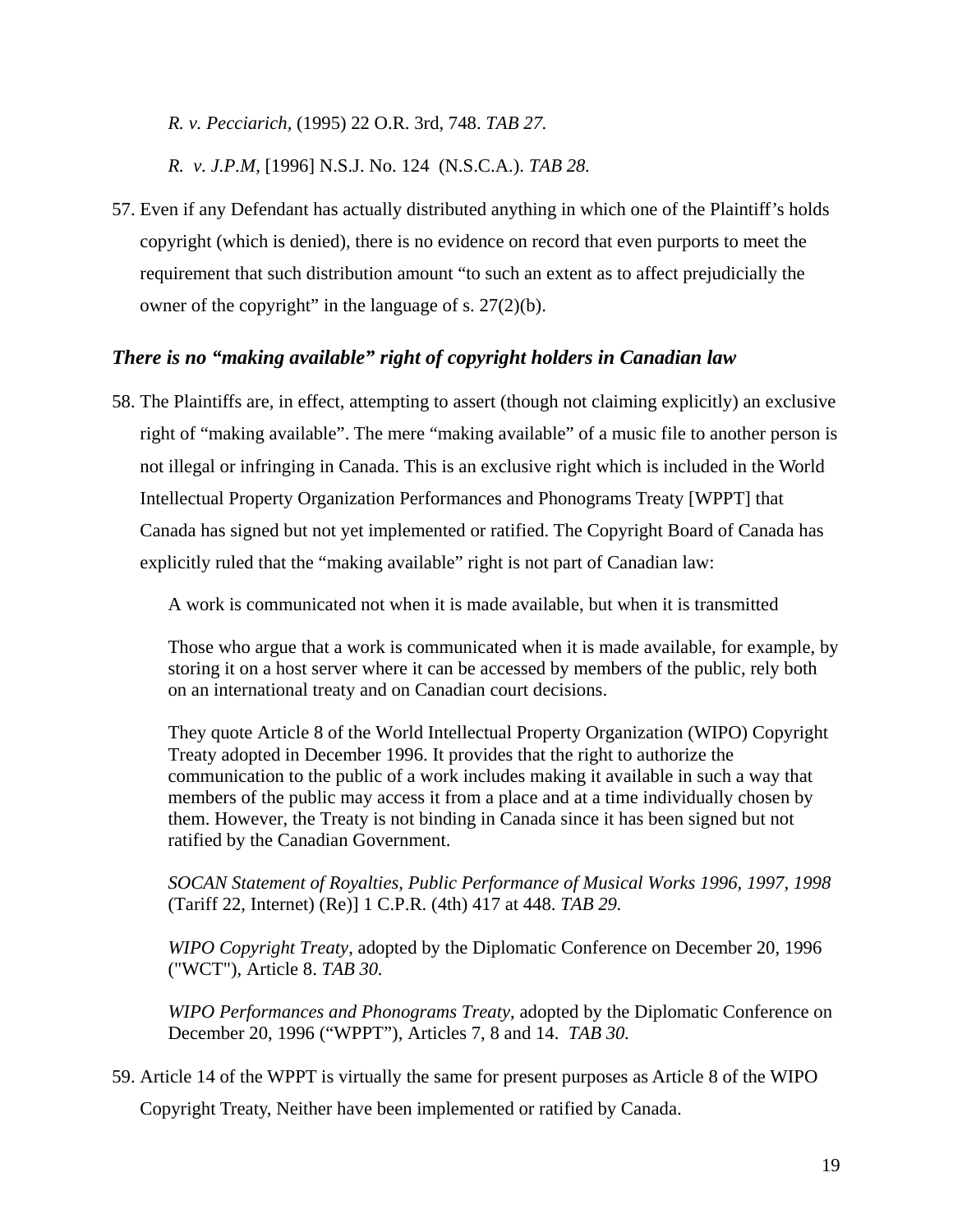- <span id="page-19-0"></span>60. In fact, the WPPT sets forth separate rights of "reproduction", "distribution", and "making available" in Articles 7, 8, and 14 respectively confirming that these rights are entirely different from one another. The principle of *expressio unius exclusio alterius* clearly applies. The act of making available is very different from that of distribution or reproduction.
- 61. Millin's description of "peer to peer services" (paragraph 8 of the Affidavits) uses the phrase "make those files available" and essentially confirms that these services do not entail any act that is illegal under Canadian law.

### *There is no illegal authorization in this case*

62. Moreover, the Plaintiffs are suggesting in their claim for relief in paragraph  $1(b)(iii)$  of the Statement of Claim (though apparently not mentioned elsewhere) that there may be infringement by "authorization" on the part of the Defendants who own Internet accounts by holding them responsible for activity taking place using this account. This is precisely that type of liability that the Supreme Court of Canada has refused to recognize in the *CCH v. LSUC* decision:

In fact, courts should presume that a person who authorizes an activity does so only so far as it is in accordance with the law. Although the Court of Appeal assumed that the photocopiers were being used to infringe copyright, I think it is equally plausible that the patrons using the machines were doing so in a lawful manner.

*CCH v. LSUC*, *supra* at para. 43. *TAB 22.*

... even if there were evidence of the photocopiers having been used to infringe copyright, the Law Society lacks sufficient control over the Great Library's patrons to permit the conclusion that it sanctioned, approved or countenanced the infringement.

*CCH v. LSUC, supra* at para. 45. *TAB 22.*

63. This principle is clearly applicable in the current case. Any person whose Internet account can be used by others, such as her children, her children's friends, her babysitter, etc. or a neighbor using WI-FI cannot "control" the activity that takes place and there is nothing in the *CCH v. LSUC* ruling that would suggest that any person need to take active steps to assert such control. The fact that a person's computer could be sharing files even when the person thinks that the KaZaA program is closed or if the person is unaware in any event that sharing can take place is a perfect example of activity that cannot necessarily be "controlled" by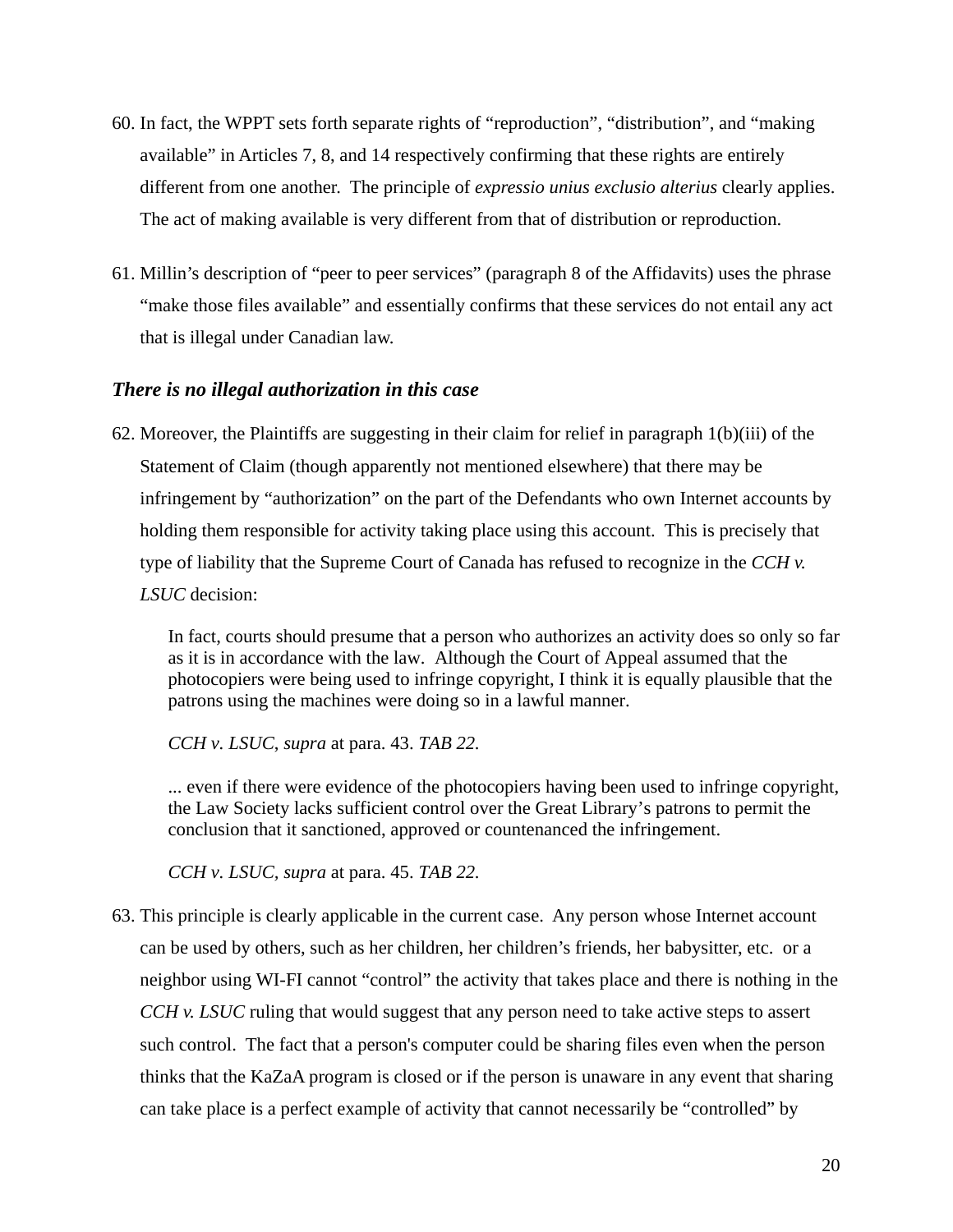<span id="page-20-0"></span>anyone. Since many computers may be using the same IP address, the holder of the Internet account cannot possibly control what is happening on these computers.

Affidavit of David Jones, paras. 10 and 11. *EFC MOTION RECORD.*

64. Quite apart from the *CCH. v. LSUC* decision, there are long standing common law and now statutory principles establishing that parents would not normally be held responsible for the file sharing activity of their children. Judicial notice may be taken of the fact that parents are likely to pay for Internet accounts their children, and that children are more likely than the parents to be engaged in downloading and file sharing (knowingly or not). In this context, parents need not and should not bear legal responsibility for such activity. Parents cannot generally be held liable, either strictly or vicariously, for the civil wrongs of their children except in the following three circumstances: first, using agency principles where the child was acting on behalf of the parent; second, if the parent directed or encouraged the child; and third, if they were negligent in their supervision of the child. .

Larry C. Wilson, "Parental Responsibility for the Acts of Children" (2000) 79 Canadian Bar Review 375. *TAB 31.*

*Parental Responsibility Act, 2000*, S.O. 2000, c.4. *TAB 31.* 

### *The Court cannot provide rights and remedies that do not exist in the Copyright Act*

65. It is axiomatic that copyright law can be invoked by owners only to the extent explicitly set forth in the statute. A court cannot infer or provide rights that are not provided for in the statute:

Mr. Hughes for the respondent in answer to a question from the Bench put it very well when he said that copyright law is neither tort law nor property law in classification, but is statutory law. It neither cuts across existing rights in property or conduct nor falls between rights and obligations heretofore existing in the common law. Copyright legislation simply creates rights and obligations upon the terms and in the circumstances set out in the statute. This creature of statute has been known to the law of England at least since the days of Queen Anne when the first copyright statute was passed. It does not assist the interpretive analysis to import tort concepts. The legislation speaks for itself and the actions of the appellant must be measured according to the terms of the statute.

*Compo Co. v. Blue Crest Music Inc.*, [1980] 1 S.C.R. 357 at 372-373. *TAB A.*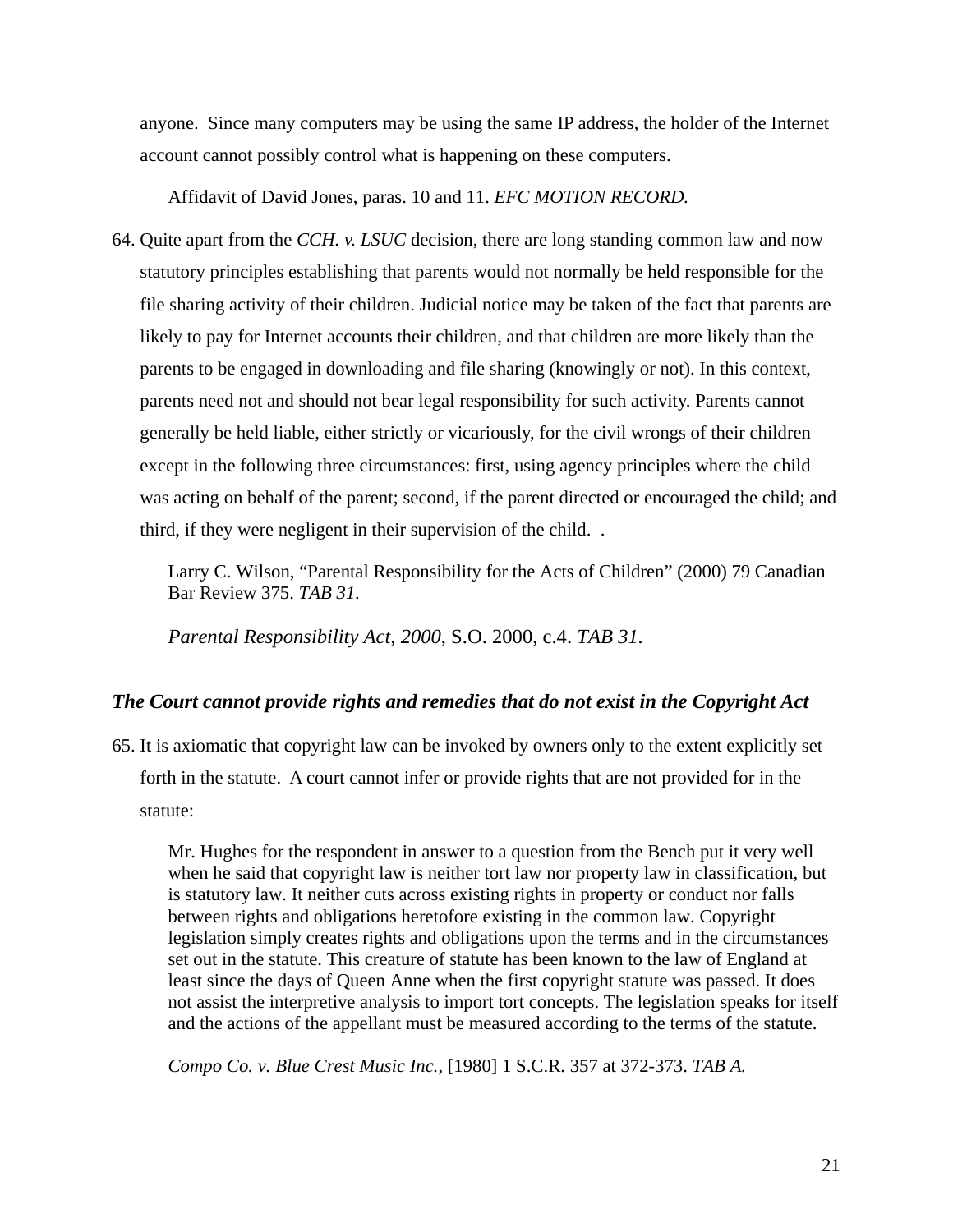<span id="page-21-0"></span>66. The same is true in the United States:

The judiciary's reluctance to expand the protections afforded by the copyright without explicit legislative guidance is a recurring theme. See, *Teleprompter Corp. v Columbia Broadcasting System, Inc.*, 415 US 394, 39 L Ed 2d 415, 94 S Ct 1129 (1974); *Fortnightly Corp. v United Artists Television, Inc.*, 392 US 390, 20 L Ed 2d 1176, 88 S Ct 2084 (1968); *White-Smith Music Publishing Co. v Apollo Co*., 209 US 1, 52 L Ed 655, 28 S Ct 319 (1908); *Williams & Wilkins Co. v United States*, 203 Ct Cl 74, 487 F.2d 1345 (1973), aff'd by an equally divided Court, 420 US 376, 43 L Ed 2d 264, 95 S Ct 1344 (1975). Sound policy, as well as history, supports our consistent deference to Congress when major technological innovations alter the market for copyrighted materials. Congress has the constitutional authority and the institutional ability to accommodate fully the varied permutations of competing interests that are inevitably implicated by such new technology.

*Sony Corporation of America v. Universal City Studios, Inc.,* (1984) 464 U.S. 417 at 431. *TAB B.*

## *Problems with Plaintiffs' Investigation*

- 67. Whatever the nature of the activity allegedly engaged in by the 29 alleged infringers may be in fact and law, it is clear that the Plaintiffs have put no evidence whatsoever before this Court that such activity took place other than in relation to the Plaintiff's investigator. Moreover, it is not clear from the Millin affidavits that his knowledge of the investigations is personal knowledge.
- 68. The fact that only the agents of the Plaintiffs have allegedly downloaded any sound recordings from any of the defendants suggests that defendants have been manipulated into committing an activity that would not "normally" have otherwise taken place, or that the downloading occurred with the Plaintiffs consent. A comparable situation was noted in the *CCH V. LSUC* decision where it was suggested that such a practice meant that the alleged activity took place with the consent of the Plaintiffs, but the Court found that "it is not necessary to answer this question to dispose of this appeal". The question is therefore, at a minimum, open.

*CCH v. LSUC*, *supra* at para. 75. *TAB 22.*

69. The apparent theory of the Plaintiffs case is grounded on a notion of secondary infringement liability that attaches, as it were, to a place and not to a person. An IP address is analogous to a place, such as a hotel, apartment, office building, or a house. However, an IP address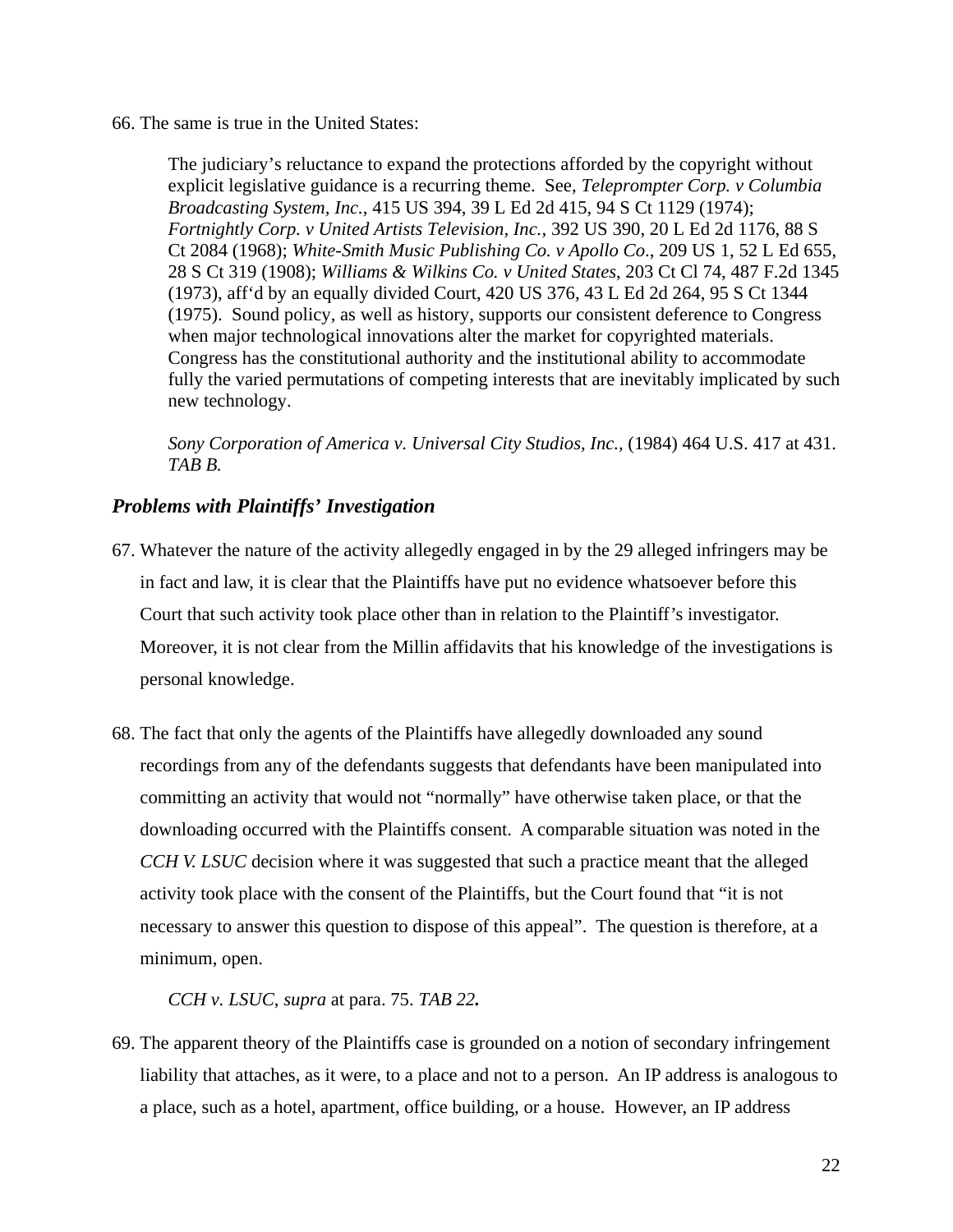<span id="page-22-0"></span>cannot definitely establish the identity of the actual person involved in the complained of activity any more than a simple street address can necessarily identify the person who actually committed a wrong doing at that address.

#### *The Plaintiffs' evidence is significantly deficient*

70. Even if the Plaintiffs' investigation can reliably link an IP address to an account owner at a particular time (the possibility of which is emphatically denied by SHAW and also questioned by Rogers and Telus), it is clearly obvious that there is no necessary connection between such a linkage and any linkage to the actual person that may have engaged in the activity of which the Plaintiffs complain. Assuming that the account holder linked to particular IP address at a certain time is likely to be an adult individual (as opposed to a business), the actual person allegedly engaged in the allegedly infringing activity could be a relative, friend, baby sitter, guest, or other person with or without a colour of right to use the account holder's IP address at any given time. The person who engaged in the complained of activity might easily be someone with a "WI-FI" card who could utilize a defendant's Internet connection without detection. As is commonly known, such utilization can occur within a radius of approximately 100 metres. In an apartment building, this could allow for hundreds of other persons to gain access through a Defendant's account.

Affidavit of David Jones, at para.s.10,11 *EFC MOTION RECORD.*

Affidavit of David Shrimpton (TELUS), at para. 19-27.

71. The Plaintiffs bear the burden of showing that each Defendant - and *a fortiori* all 29 defendants - is the person who allegedly committed the copyright infringement or is somehow vicariously responsible for any alleged infringement committed by another or others using the IP address allegedly linked to a specific defendant's IP address on a specific occasion. The Plaintiffs also bear the burden of showing that the IP address will accurately identify the source of the alleged infringement. For all of these possible scenarios, the Plaintiffs have not offered any actual evidence, much less met their burden of proof on this issue.

Affidavit of David Shrimpton (TELUS), at para. 5.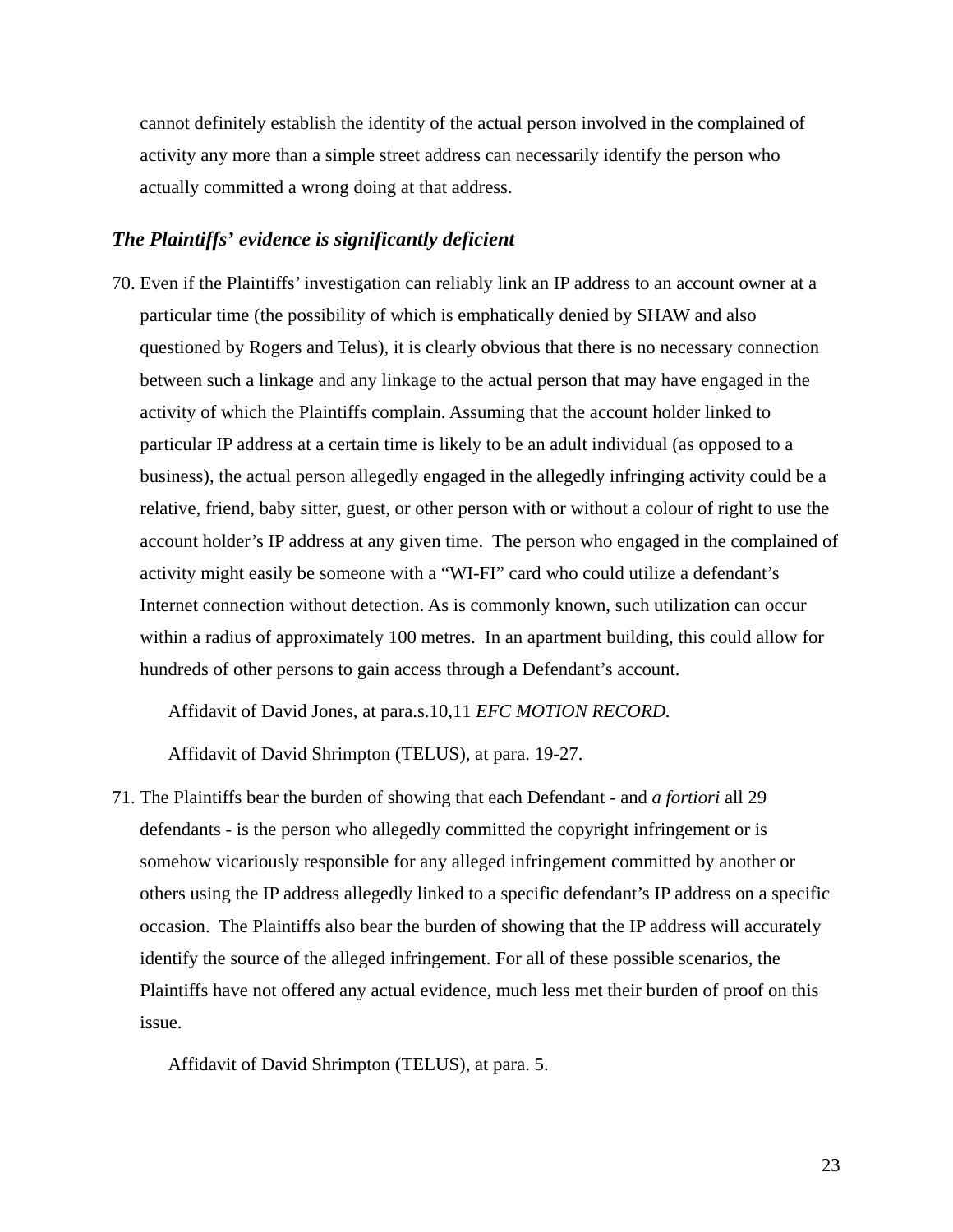<span id="page-23-0"></span>72. Even if the underlying copyright issues were clear in the manner expressed by the Plaintiffs (which is denied), it would be offensive and contrary to *Charter* values and rights and to the rule of law to allow the Plaintiffs to force any of the 29 defendants into litigation merely to discover whether the named defendant is the correct party, and, if not, to find out who the correct party might be.

#### *No evidence of copyright ownership*

73. Since the Plaintiffs must show an extremely strong *prima facie* case of copyright infringement to succeed on this motion, it must be noted that the Plaintiffs have not submitted any admissible evidence of copyright ownership. The affidavit of Kathy Yonekura relies solely on blatant hearsay (paragraphs 5 and following) to establish alleged copyright ownership. In the instance of Warner Music Canada and the Warner group, (paragraph 9), she does not even allege that Warner is an exclusive licensee but rather that they "own or are licensees". Mere licensees cannot sue for copyright infringement.

Affidavit of Kathy Yonekura. *PLAINTIFFS' MOTION RECORDS TAB 3.*

D. Vaver, *Copyright Law*, (Toronto: Irwin Law, 2000) at 239-241. *TAB C.*

74. No copyright registration certificates have been filed, and therefore the Plaintiffs cannot rely on any presumption as to the ownership or existence of copyright, as provided for in s. 53 of the *Copyright Act*. In the absence of such a presumption, the Plaintiffs in this instance have no admissible evidence as to copyright ownership. Moreover, there is nothing in any of the Plaintiffs' evidence to indicate that he or anyone else actually listened to the allegedly downloaded sound recordings to confirm that they were the same as the titles in which copyright ownership is alleged.

*Copyright Act*, s. 53. *TAB D.*

#### **PART IV – ORDER SOUGHT**

75. CIPPIC respectfully submits that:

- a) The Plaintiffs' motion should be dismissed;
- b) In the alternative, if an order for production is granted, that the defendants, in any cases on which the plaintiffs elect to go forward on a test case basis, shall be entitled to full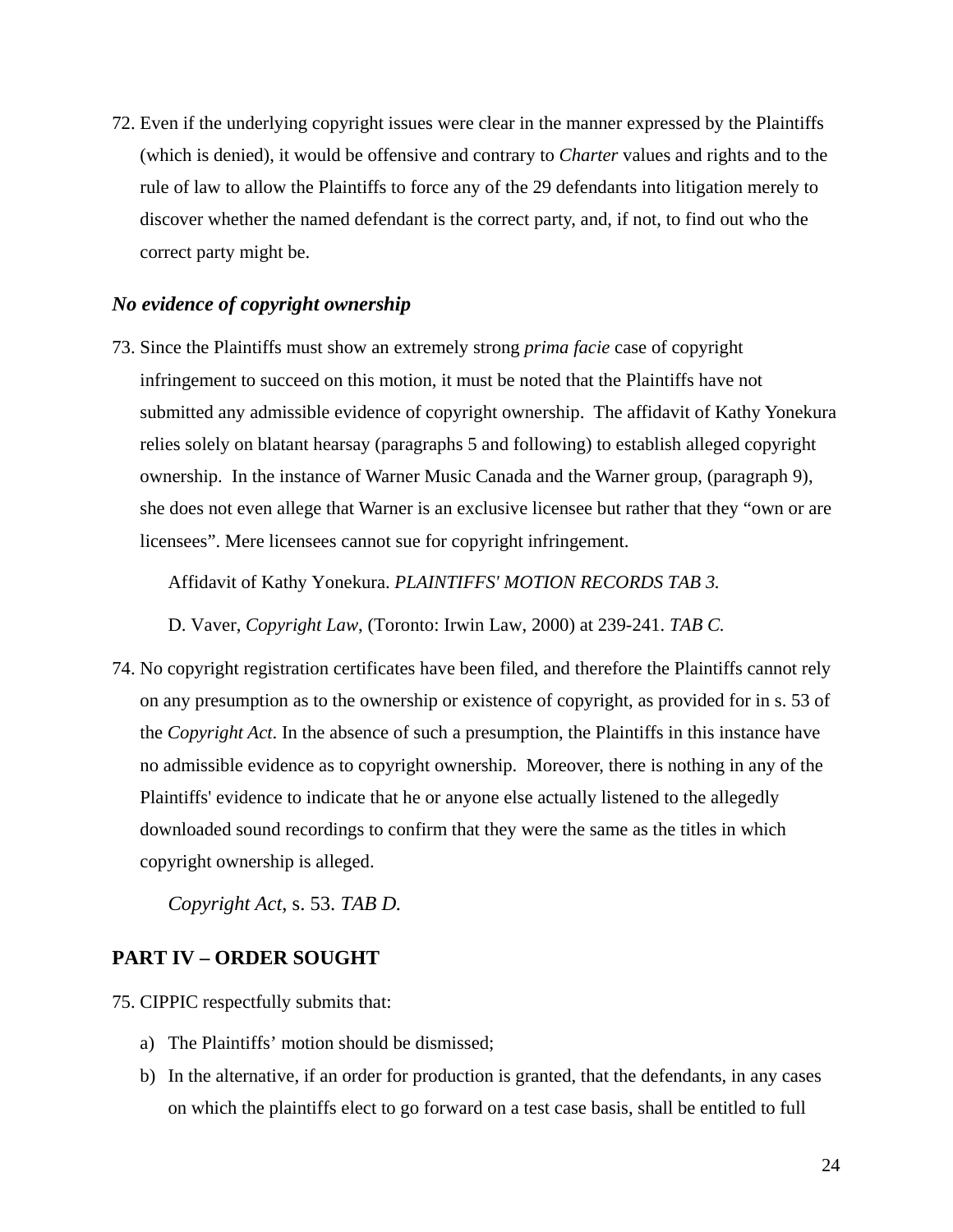costs on a solicitor and client basis up to and including the completion of trial in any event of the cause, and that the Plaintiffs waive any possible damages in this test case litigation.

76. In support of its alternative position, CIPPIC submits that the Court has full discretionary power over the amount and allocation of costs and the determination of by whom they are to be paid. In exercising its discretion to award costs, the Court may consider, among other factors, "whether the public interest in having the proceeding litigated justifies a particular award of costs".

*Federal Court Rules, 1998*, Rule 400(1) and 400(3)(h); *TAB E.*

- 77. The Supreme Court of Canada recently confirmed that the power to order interim costs is inherent in the nature of the court's equitable jurisdiction as to costs. It set out the criteria that must be present to justify an award of interim costs in public interest cases, as follows:
	- a) The party seeking interim costs genuinely cannot afford to pay for the litigation, and no other realistic option exists for bringing the issues to trial;
	- b) The claim to be adjudicated is *prima facie* meritorious (i.e., of sufficient merit that it is contrary to the interests of justice for the opportunity to pursue the case to be forfeited just because the litigant lacks financial means; and
	- c) The issues raised transcend the individual interests of the particular litigant, are of public importance, and have not been resolved in previous cases.

*British Columbia (Minister of Forests)* v. *Okanagan Indian Band* [2003] S.C.J. No.76 (QL); *TAB F.*

78. This is a case that falls within the narrow range of public interest cases in which an interim cost award is justified, other than in the unlikely event that one of the defendants can afford to defend themselves. It is highly likely that any lawsuits in this case will result in settlements, given the high cost of litigation to individual defendants, notwithstanding that there may be viable defences on the facts and the law. The central question of whether the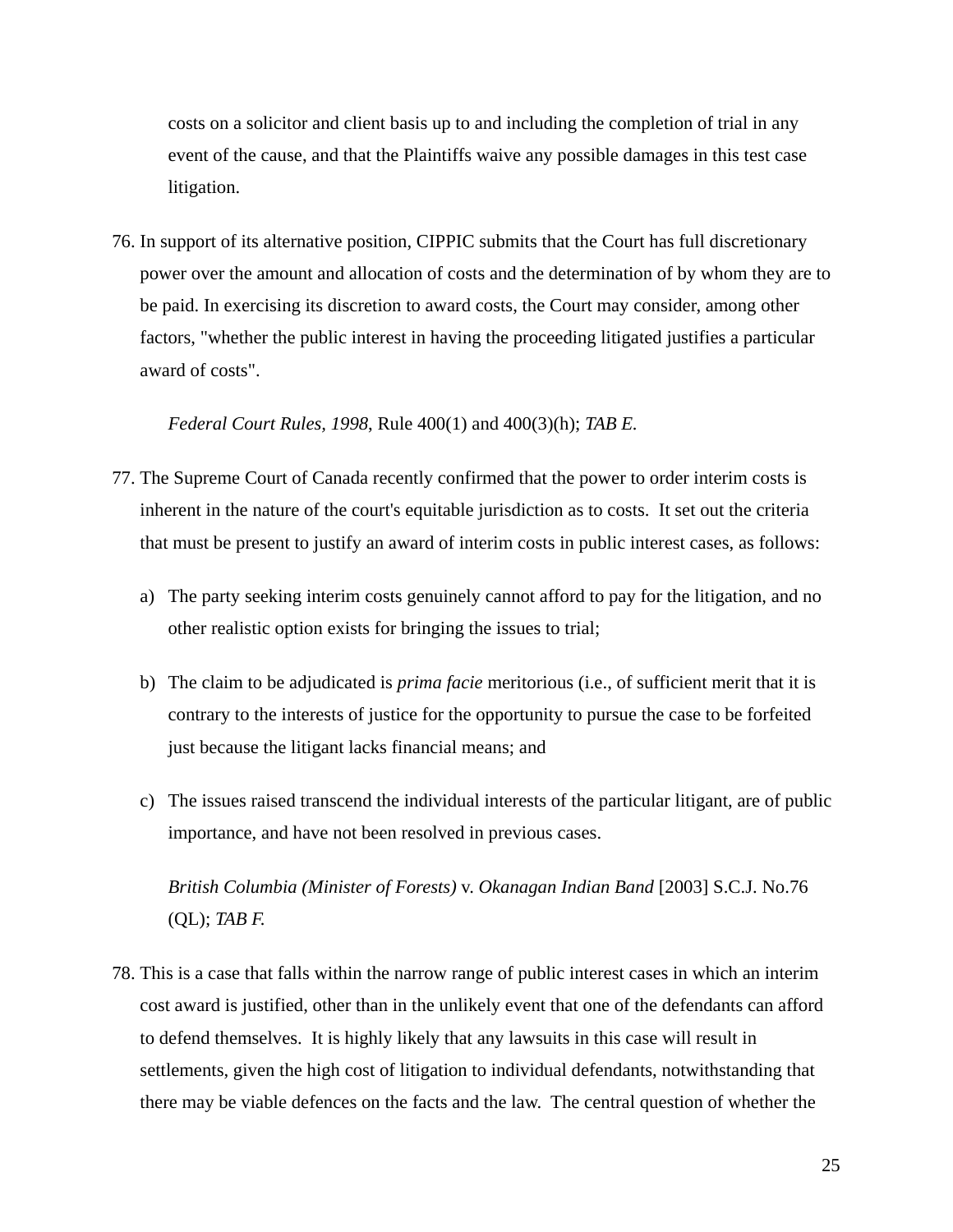<span id="page-25-0"></span>activities complained of constitute copyright infringement may therefore never be determined, leaving the public without a clear understanding of their rights in respect of online file-sharing.

#### **RESERVATION OF RIGHTS REGARDING REPRESENTATIONS**

79. In view of the Court's March 1, 2004 Order that the Interveners may not file further evidence, and in view of the fact that transcripts of cross-examinations were not available at the time of filing these Representations, and in view of the fact that the Interveners must file their written representations in advance of other parties, the Intervener CIPPIC reserves its right to file a supplementary memorandum referring to evidence that may be filed by others and to seek the Court's leave to file such further material as may be advised up to and including at the hearing on March 12, 2004.

#### ALL OF WHICH IS RESPECTFULLY SUBMITTED this 5th day of March 2004

Philippa Lawson Barrister & Solicitor Executive Director, Canadian Internet Policy and Public Interest Clinic (CIPPIC) University of Ottawa, Faculty of Law Phone: (613) 562-5800 x.2556 Fax: (613) 562-5417

Howard P. Knopf Macera & Jarzyna/Moffat & Co. Phone: 613-238-8173 Fax: 613-235-2508

\_\_\_\_\_\_\_\_\_\_\_\_\_\_\_\_\_\_\_\_\_\_\_\_\_\_

\_\_\_\_\_\_\_\_\_\_\_\_\_\_\_\_\_\_\_\_\_\_\_\_

\_\_\_\_\_\_\_\_\_\_\_\_\_\_\_\_\_\_\_\_\_\_\_

Alex Cameron Barrister & Solicitor c/o CIPPIC University of Ottawa, Faculty of Law Phone: (613) 562-5800 x.2553 Fax: (613) 562-5417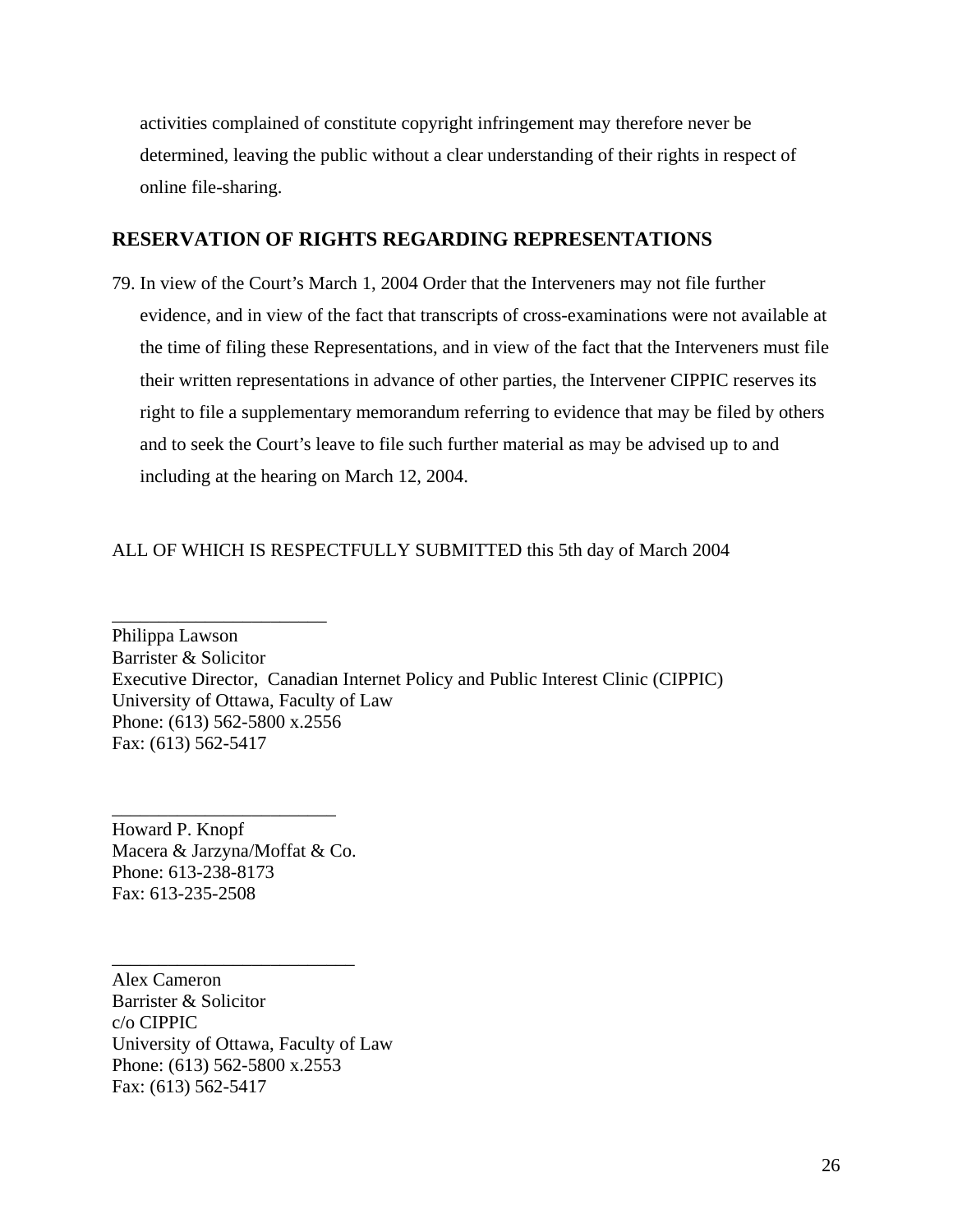# <span id="page-26-0"></span>**TABLE OF AUTHORITIES**

**Cases** 

| An Act Respecting the Protection of Personal Information in the Private Sector, R.S.Q. c. P-39.1 |
|--------------------------------------------------------------------------------------------------|
| Anton Piller K.J. v. Manufacturing Process Ltd. et al [1976] 1 Ch. 55 (C.A.)                     |
| British Columbia (Minister of Forests) v. Okanagan Indian Band [2003] S.C.J. No.76 (QL) 25       |
|                                                                                                  |
|                                                                                                  |
|                                                                                                  |
|                                                                                                  |
|                                                                                                  |
|                                                                                                  |
|                                                                                                  |
| Metro-Goldwyn-Mayer-Studios, Inc. v. Grokster, 259 F.Supp.2d 1029 (C.D.Cal. 2003) 15             |
| Nintendo of America, Inc. v. Coinex Video Games Inc. (1982), 69 C.P.R. (2d) 122 at 129           |
|                                                                                                  |
| Ontario Realty Corporation v. P. Gabriele & Sons Ltd., [2000] O.J. No. 4340 (Ont. S.C.J.)  9     |
| Paul D. Godin, "Anton Piller Orders in an Age of Scepticism: Charter Application and Other       |
| Safeguards for Judicially-Ordered Searches" (1996), 54 U.T. Fac. L.R. 107 (QL)  12               |
| Private Copying 2003-2004, Copyright Board of Canada, (12 December 2003), Unreported  15         |
| Protection of Personal Information and Electronic Documents Act, 2002, S.C. 2002, c. 5  6        |
|                                                                                                  |
|                                                                                                  |
| R. v. McNiven, [1943 81 C.C.C. 166 (Sask.King's Bench) citing Marino & Yipp v. The King,         |
|                                                                                                  |
|                                                                                                  |
|                                                                                                  |
| RJR-Macdonald Inc. v. Canada (Attorney General), [1994] 1 S.C.R. 311 (QL)  5                     |
| Royal Bank of Scotland v. Golden Trinity (The), [2001] F.C.J. No. 1230 (QL) (F.C.T.D.) 4         |
| SOCAN Statement of Royalties, Public Performance of Musical Works 1996, 1997, 1998 (Tariff       |
|                                                                                                  |
| Sony Corporation of America v. Universal City Studios, Inc., (1984) 464 U.S. 417  22             |
| Tommy Hilfiger Licensing Inc. v. Jane Doe, [2000] F.C.J. No. 1267 (QL) (F.C.T.D.) 11             |
| <b>Statutes</b>                                                                                  |

# **Other Authorities**